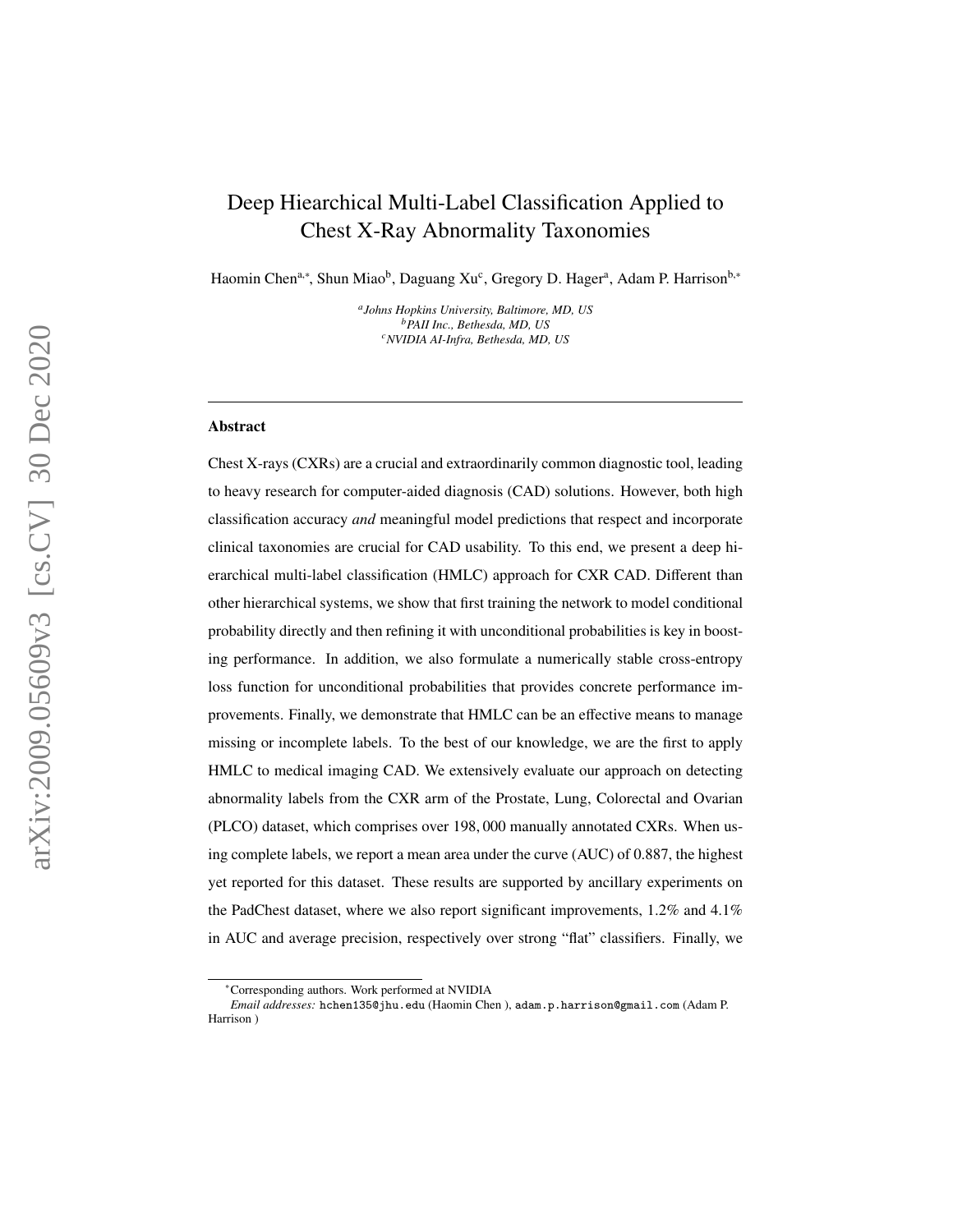demonstrate that our HMLC approach can much better handle incompletely labelled data. These performance improvements, combined with the inherent usefulness of taxonomic predictions, indicate that our approach represents a useful step forward for CXR CAD.

*Keywords:* hierarchical multi-label classification, chest x-ray, computer aided diagnosis

## 1. Introduction

Chest X-rays (CXRs) account for a large proportion of ordered image studies, *e.g.*, in the US it accounted for almost half of ordered studies in 2006 [\(Mettler et al.,](#page-30-0) [2009\)](#page-30-0). Commensurate with this importance, CXR *computer-aided diagnosis (CAD)* has received considerable research attention, both prior to the popularity of deep learn-ing [\(Jaeger et al., 2013\)](#page-28-0), and afterwards [\(Wang et al., 2017;](#page-31-0) [Yao et al., 2017;](#page-32-0) Gündel [et al., 2019a;](#page-27-0) [Irvin et al., 2019;](#page-28-1) [Bustos et al., 2019\)](#page-25-0). These efforts have met success and typically approach the problem as a standard multi-label classification scenario, which attempts to make a set of individual binary predictions for each disease pattern under consideration. Yet, pushing raw performance further will likely require models that depart from standard multi-label classifiers. For instance, despite their importance to clinical understanding and interpretation [\(Stevens et al., 2007;](#page-31-1) [Humphreys and Lind](#page-28-2)[berg, 1993;](#page-28-2) [Stearns et al., 2001\)](#page-30-1), taxonomies of disease patterns are not typically incorporated into CXR CAD systems, or for other medical CAD domains for that matter. This observation motivates our work, which uses *hierarchical multi-label classification (HMLC)* to both push raw area under the curve (AUC) performance further and also to provide more meaningful predictions that leverage clinical taxonomies.

Organizing diagnoses or observations into ontologies and/or taxonomies is crucial within radiology, *e.g.*, RadLex [\(Langlotz, 2006\)](#page-29-0), with CXR interpretation being no exception [\(Folio, 2012;](#page-27-1) [Demner-Fushman et al., 2015;](#page-26-0) [Dimitrovski et al., 2011\)](#page-26-1). This importance should also be reflected within CAD systems. For instance, when uncertain about fine-level predictions, *e.g.*, *nodules* vs. *masses*, a CAD system should still be able to provide meaningful parent-level predictions, *e.g.*, *pulmonary nodules and*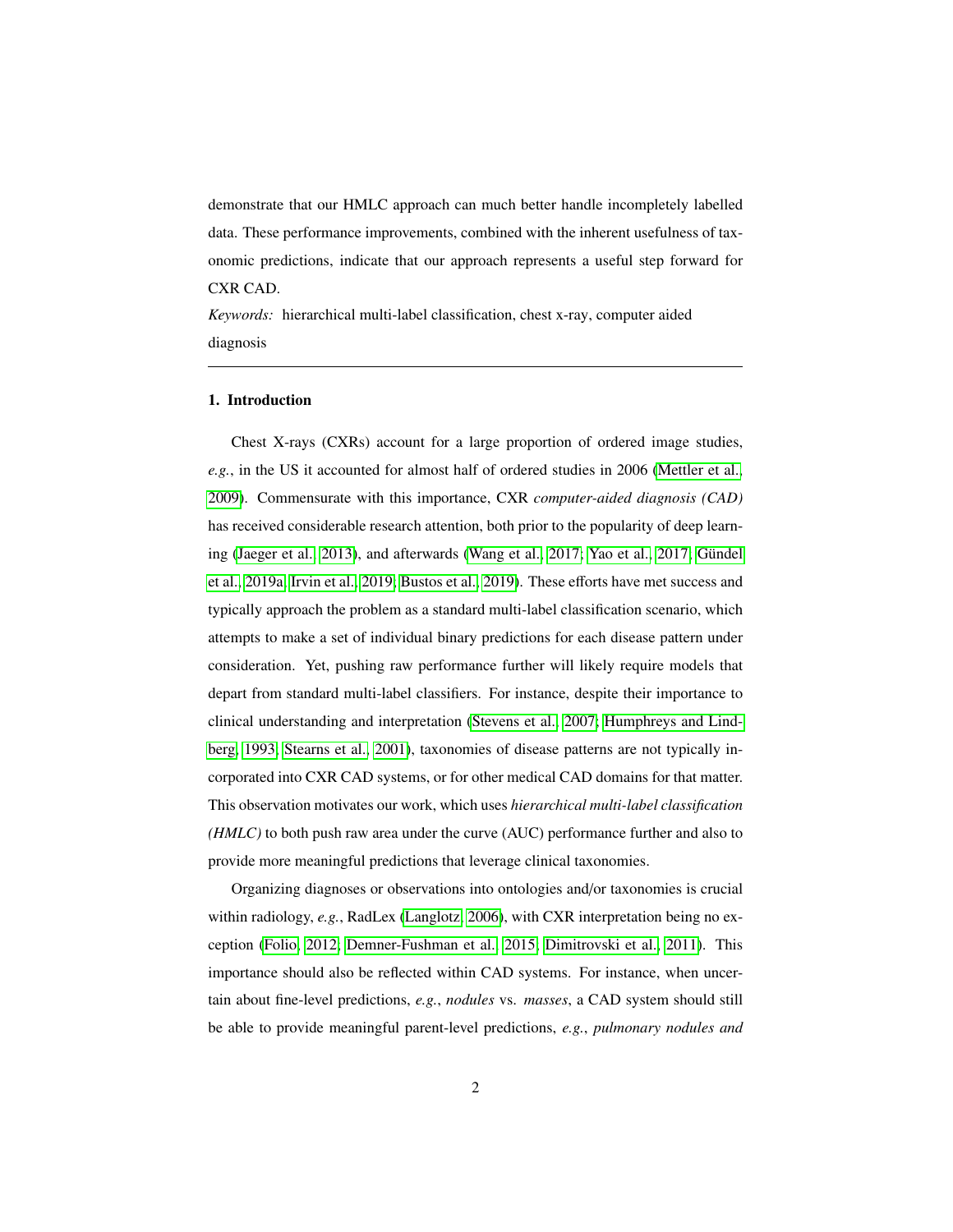*masses*. This parent prediction may be all the clinician is interested in anyway. Another important benefit is that observations are conditioned upon their parent being true, allowing fine-level predictors to focus solely on discriminating between siblings rather than on having to discriminate across all possible conditions. This can help improve classification performance [\(Bi and Kwok, 2015\)](#page-25-1).

Elegantly addressing the problem of incompletely labelled data is another benefit of incorporating taxonomy. To see this, note that many CXR datasets are collected using natural language processing (NLP) approaches applied to hospital picture archiving and communication systems (PACSs) [\(Wang et al., 2017;](#page-31-0) [Irvin et al., 2019\)](#page-28-1). This is a trend that will surely increase given that PACSs remain the most viable source of large-scale medical data [\(Kohli et al., 2017;](#page-29-1) [Harvey and Glocker, 2019\)](#page-28-3). In such cases, it may not always be possible to extract fine-grained labels with confidence. For instance, imaging conditions may have only allowed a radiologist to report "opacity", instead of a more specific observation of "infiltration" vs. "atelectasis". Added to this inherent uncertainty is the fact that NLP approaches for CXR label extraction themselves can suffer from considerable levels of error and uncertainty [\(Irvin et al., 2019;](#page-28-1) [Erdi et al., 2019\)](#page-27-2). As a result, it is likely that CAD systems will increasingly be faced with incompletely labelled data, where data instances may be missing fine-grained labels, but still retain labels higher up in the clinical taxonomy. An HMLC approach can naturally handle such incompletely labelled data.

For these reasons, we present a deep HMLC approach for CXR CAD. We extensively evaluate our HMLC approach on the CXR arm of the *Prostate, Lung, Colorectal and Ovarian (PLCO)* dataset [\(Gohagan et al., 2000\)](#page-27-3) with supporting experiments on the PadChest dataset [\(Bustos et al., 2019\)](#page-25-0). Experiments demonstrate that our HMLC approach can push raw performance higher compared to both leading "flat" classification baselines and other HMLC alternatives. We also demonstrate that our HMLC approach can robustly handle extremely large proportions of incompletely labelled data with much less performance loss than alternatives. To the best of our knowledge, we are the first to outline an HMLC CAD system for medical imaging and the first to characterize performance when faced with incompletely labelled data.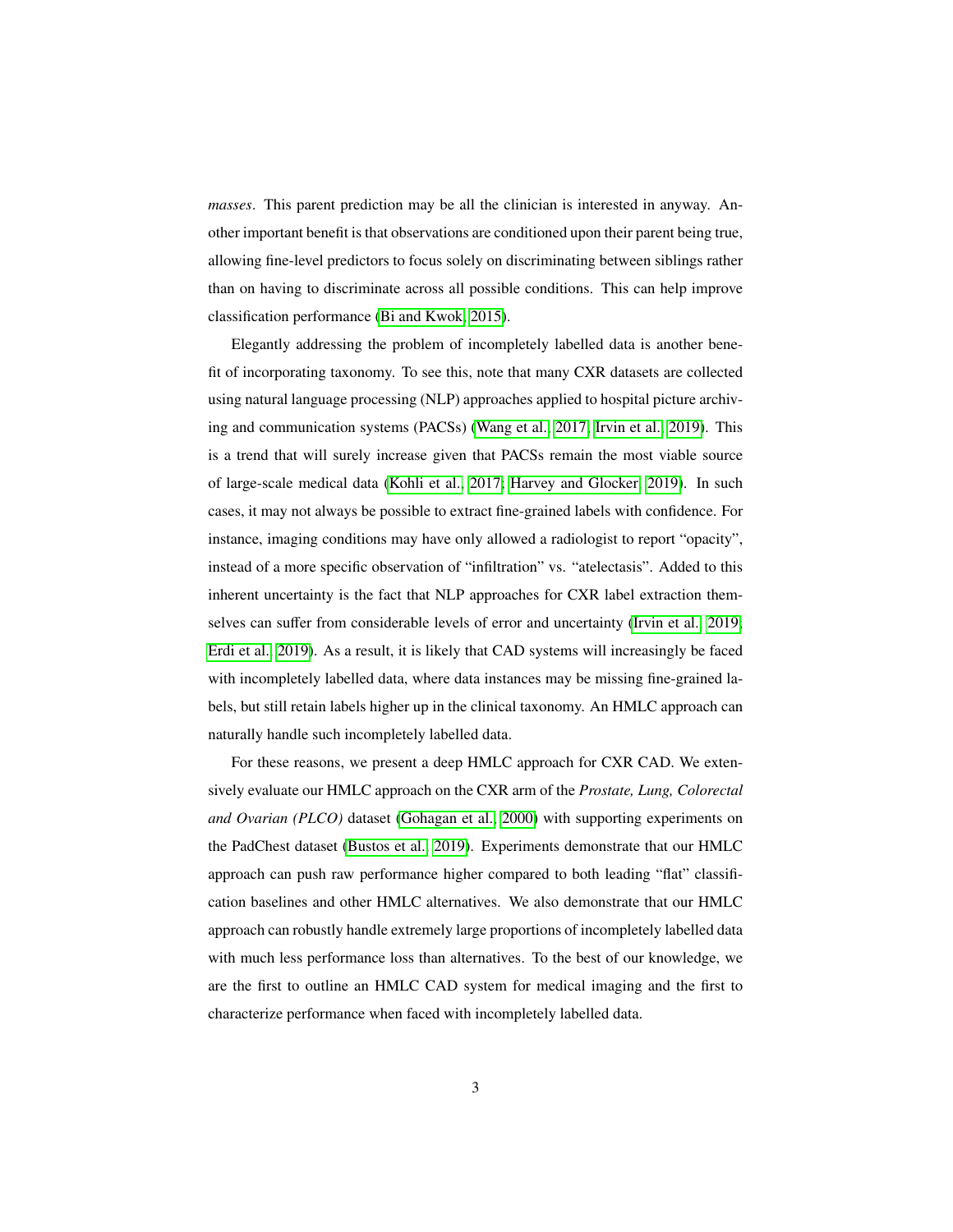## *1.1. Related Work*

CXR Classification: Because more than one abnormality can be observed on a CXR at the same time, a CAD CXR system must operate in a multi-label setting. This is in contrast to *multi-class* approaches, which typically attempt to make a single *n*-ary prediction per image. Truly large-scale CXR classification started with the CXR14 dataset and the corresponding model [\(Wang et al., 2017\)](#page-31-0), with many subsequents improvements both in modeling and in dataset collection [\(Irvin et al., 2019;](#page-28-1) [Bustos et al., 2019;](#page-25-0) [Johnson et al., 2019\)](#page-28-4). These improvements include incorporating ensembling [\(Islam](#page-28-5) [et al., 2017\)](#page-28-5), attention mechanisms [\(Guan et al., 2018;](#page-27-4) [Wang and Xia, 2018;](#page-31-2) [Liu et al.,](#page-29-2) [2019\)](#page-29-2), and localizations [\(Yan et al., 2018;](#page-31-3) [Li et al., 2018;](#page-29-3) [Liu et al., 2019;](#page-29-2) Gündel et al.,  $2019a$ ; Cai et al.,  $2018$ ). Similar to (Gündel et al.,  $2019a$ ), we also train and test on the PLCO dataset. However, (Gündel et al., 2019a) boosted their performance by incorporating the CXR14 dataset [\(Wang et al., 2017\)](#page-31-0) and a multi-task framework that also predicted the rough locations and the lung and heart segmentations. While the contributions of these cues, when available, are important to characterize and incorporate, our HMLC approach can achieve higher  $AUCs<sup>1</sup>$  $AUCs<sup>1</sup>$  $AUCs<sup>1</sup>$  without extra data or auxiliary cues.

A commonality between these prior approaches is that they typically treat each label as an independent prediction, which is commonly referred to as binary relevance (BR) learning within the multi-label classification field [\(Zhang and Zhou, 2014\)](#page-32-1). How-ever, prior work has well articulated the limitations of BR learning [\(Dembczynski et al.,](#page-26-2) [2012\)](#page-26-2). A notable exception to this trend is [\(Yao et al., 2017\)](#page-32-0), which modeled correlations between labels using a recurrent neural network. In contrast, our HMLC system takes a different approach by incorporating top-down knowledge to model the conditional dependence of children labels upon their parents. In this way, we make predictions conditionally independent rather than globally independent, allowing the model to focus on discriminating between siblings rather than across all disease patterns.

Hierarchical Classification: Given its potential to improve performance, incorporating taxonomy through hierarchical classification has been well-studied. Prior to the emergence of deep learning, seminal approaches used hierarchical and multi-label gen-

<span id="page-3-0"></span><sup>&</sup>lt;sup>1</sup>With the caveat of using different data splits, since there is no official split.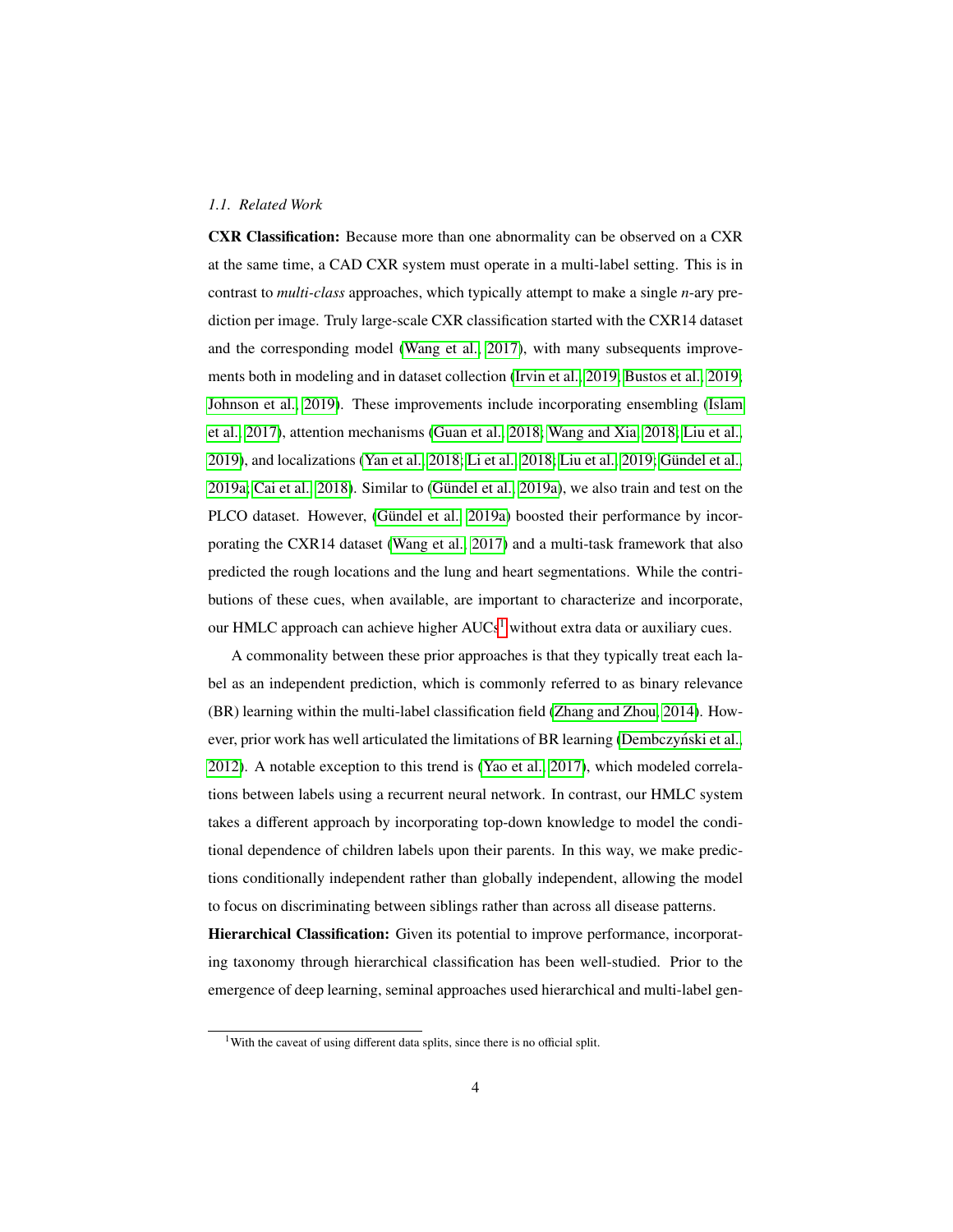eralizations of classic algorithms [\(McCallum et al., 1998;](#page-29-4) [Cesa-bianchi et al., 2005;](#page-26-3) [Cai, 2007;](#page-26-4) [Vens et al., 2008\)](#page-31-4). With the advent of deep learning, a more recent focus has been on adapting deep networks, typically convolutional neural networks (CNNs), for hierarchical classification [\(Redmon and Farhadi, 2017;](#page-30-2) [Roy et al., 2020;](#page-30-3) [Yan et al.,](#page-31-5) [2015;](#page-31-5) [Guo et al., 2018;](#page-28-6) [Kowsari et al., 2017\)](#page-29-5). Interestingly, [\(Cesa-bianchi et al., 2005\)](#page-26-3) use an approach similar to popular approaches seen in more recent deep hierarchical *multi-class* classification of natural images [\(Redmon and Farhadi, 2017;](#page-30-2) [Roy et al.,](#page-30-3) [2020;](#page-30-3) [Yan et al., 2015\)](#page-31-5), *i.e.*, train classifiers to predict conditional probabilities at each node. Our approach is similar to these more recent deep approaches, except that we focus on *multi-label* classification and we also formulate a numerically stable unconditional probability fine-tuning step.

Other deep approaches used complicated combinations of CNNs and recurrent neural networks (RNNs) [\(Guo et al., 2018;](#page-28-6) [Kowsari et al., 2017\)](#page-29-5), but for our CXR application we show that a much simpler approach that uses a shared trunk network for each of the output nodes can, on its own, provide important performance improvements over "flat" classifiers.

Within medical imaging, there is work on HMLC medical image retrieval using either nearest-neighbor or multi-layer perceptrons [\(Pourghassem and Ghassemian, 2008\)](#page-30-4) or decision trees [\(Dimitrovski et al., 2011\)](#page-26-1). However, hierarchical classifiers have not received much attention for medical imaging *CAD* and deep HMLC approaches have not been explored at all. Finally, we note that the process of producing a set of binary HMLC labels, given a set of pseudo-probability predictions, is a surprisingly rich topic [\(Bi and Kwok, 2015\)](#page-25-1), but here we focus on producing said predictions.

Incompletely Labelled Data: As mentioned, another motivating factor for HMLC is its ability to handle incompletely or partially labelled data. Within the computer vision and text mining literature, there is a rich body of work on handling partial labels [\(Yu](#page-32-2) [et al., 2014;](#page-32-2) [Kong et al., 2014;](#page-29-6) [Zhao and Guo, 2015;](#page-32-3) [Elkan and Noto, 2008;](#page-27-5) [Liu et al.,](#page-29-7) [2003;](#page-29-7) [Qi et al., 2011;](#page-30-5) [Bucak et al., 2011;](#page-25-3) [Yang et al., 2013\)](#page-31-6). When missing labels are positive examples, this problem has also been called positive and unlabelled (PU) learning. Seminal PU works focus on multi-class learning [\(Elkan and Noto, 2008;](#page-27-5) [Liu](#page-29-7) [et al., 2003\)](#page-29-7). There are also efforts for *multi-label* PU learning [\(Kong et al., 2014;](#page-29-6)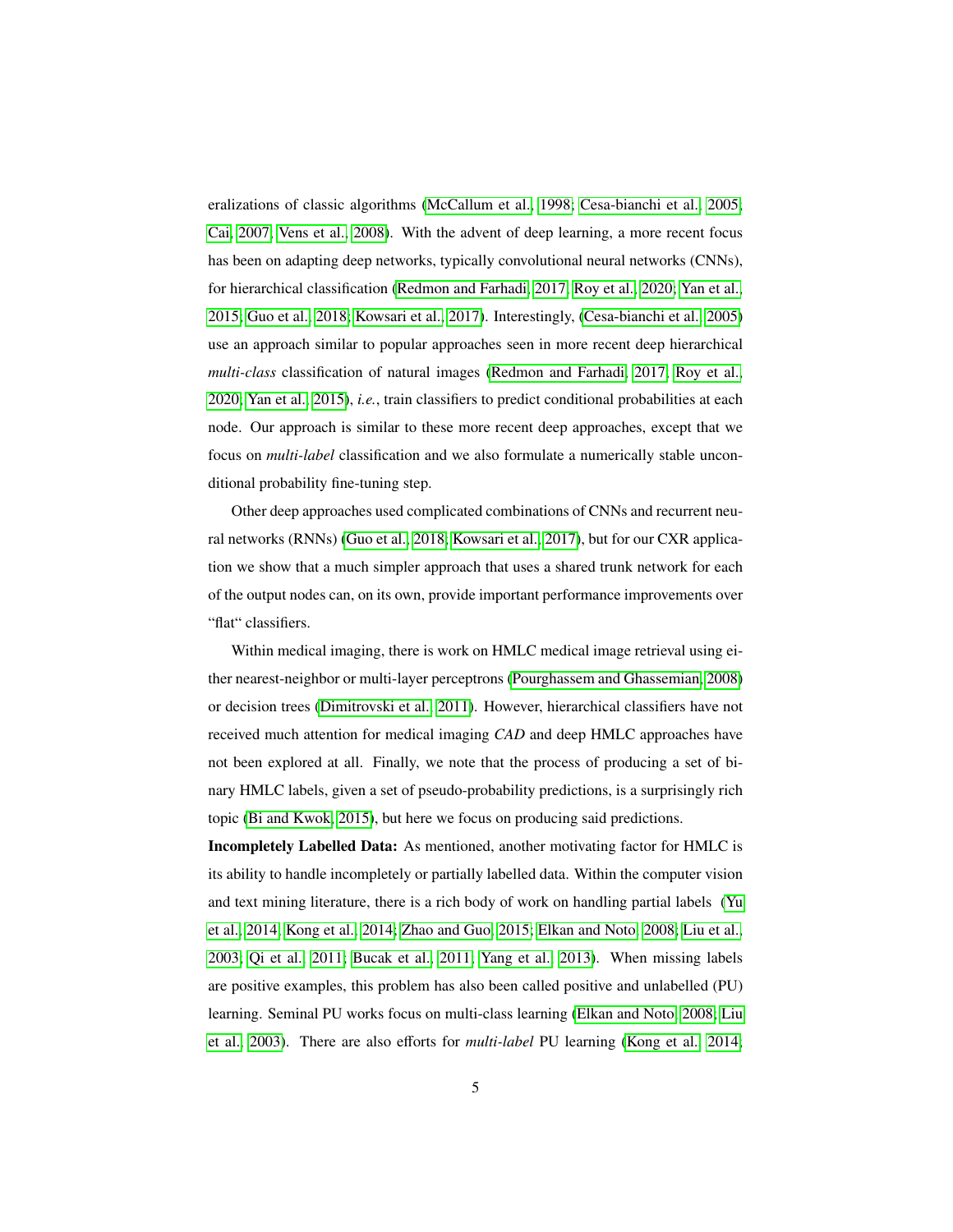[Yu et al., 2014;](#page-32-2) [Zhao and Guo, 2015;](#page-32-3) [Qi et al., 2011;](#page-30-5) [Bucak et al., 2011;](#page-25-3) [Yang et al.,](#page-31-6) [2013\)](#page-31-6), which attempt to exploit label dependencies and correlations to overcome missing annotations. However, many of these approaches do not scale well with large-scale data [\(Kong et al., 2014\)](#page-29-6).

[\(Yu et al., 2014\)](#page-32-2) and [\(Kong et al., 2014\)](#page-29-6) provide two exceptions to this, tackling large-scale numbers of labels and data instances, respectively. In our case, we are only interested in the latter, as the number of observable CXR disease patterns remains manageable. We are able to take advantage of a hierarchical clinical taxonomy to model label dependencies, allowing us to avoid complex approaches to learn these dependencies, such as the stacking methods used by [\(Kong et al., 2014\)](#page-29-6). In this way, our approach is similar to that of [\(Cesa-bianchi et al., 2005\)](#page-26-3), who also use a hierarchy to handle PU data through an incremental linear classification scheme. However, our approach uses deep CNNs and we are the first to show how HMLC can help address the PU problem for CAD and the first to characterize performance of CXR classifiers under this scenario.

## *1.2. Contributions*

Based on the above, the contributions of our work can be summarized as follows:

- Like other deep hierarchical *multi-class* classifiers, we train a classifier to predict conditional probabilities. However, we operate in the *multi-label* space and we also demonstrate that a second fine-tuning stage, trained using unconditional probabilities, can boost performance for CXR classification even further.
- To handle the unstable multiplication of prediction outputs seen in unconditional probabilities we introduce and formulate a numerically stable and principled loss function.
- Using our two-stage approach, we are the first to apply hierarchical multi-label classification (HMLC) to CXR CAD. Our straightforward, but effective, HMLC approach results in the highest mean AUC value yet reported for the PLCO dataset.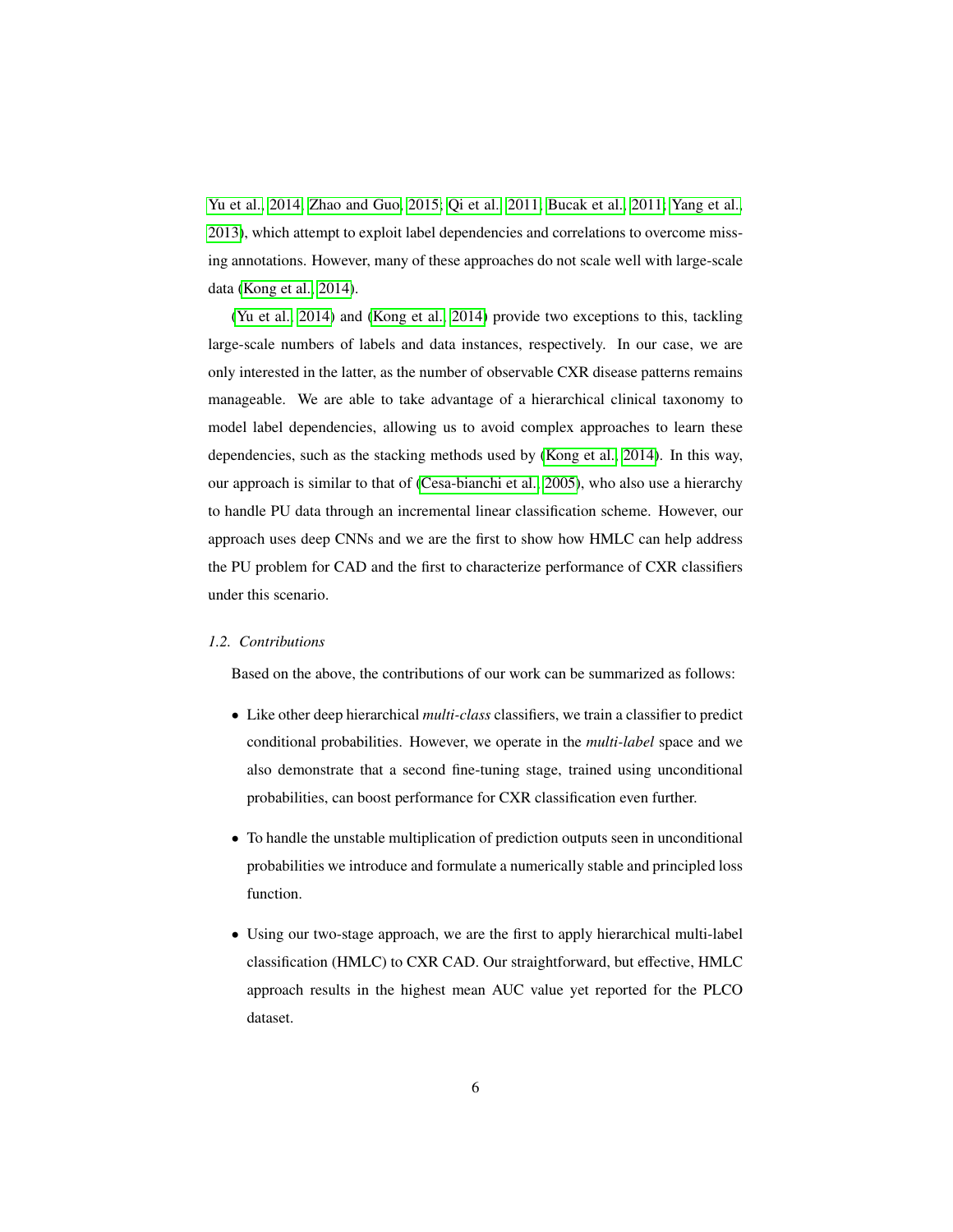• In addition, we demonstrate how HMLC can serve as an effective means to handle incompletely labelled data. We are the first to characterize CXR classification performance under this scenario, and experiments demonstrate how HMLC can garner even greater boosts in classification performance.

Finally, we note that portions of this work were previously published as a conference proceeding [\(Chen et al., 2019\)](#page-26-5). This work adds several contributions: (1) we significantly expand upon the literature review; (2) we include the derivation of the numerically stable unconditional probability loss within the main body and have made its derivation clearer; (3) we include additional results with the PadChest [Bustos et al.](#page-25-0) [\(2019\)](#page-25-0) dataset to further validate our approach; and (4) we add the motivation, discussion, and experiments on incompletely labelled data.

#### 2. Materials and Methods

We introduce a two-stage method for CXR HMLC. We first outline the datasets and taxonomy we use in Section [2.1](#page-6-0) and then overview the general concept of HMLC in Section [2.2.](#page-9-0) This is followed by Sections [2.3](#page-10-0) and [2.4,](#page-11-0) which detail our two training stages that use conditional probability and a numerically stable unconditional probability formulation, respectively.

#### <span id="page-6-0"></span>*2.1. Datasets and Taxonomy*

The first step in creating an HMLC system is to create the label taxonomy. In this work, our main results focus on the labels and data found within the CXR arm of the PLCO dataset [\(Gohagan et al., 2000\)](#page-27-3), a large-scale lung cancer screening trial that collected 198 000 CXRs with image-based annotations of abnormalities obtained from multiple US clinical centers. While other large-scale datasets [\(Wang et al., 2017;](#page-31-0) [Bus](#page-25-0)[tos et al., 2019;](#page-25-0) [Irvin et al., 2019;](#page-28-1) [Johnson et al., 2019\)](#page-28-4) are *extraordinarily valuable*, their labels are generated by using NLP to extract mentioned disease patterns from radiological reports found in hospital PACSs. While medical NLP has made great strides in recent years, it still remains an active field of research, *e.g.*, NegBio still reports limitations with uncertainty detection, double-negation, and missed positive findings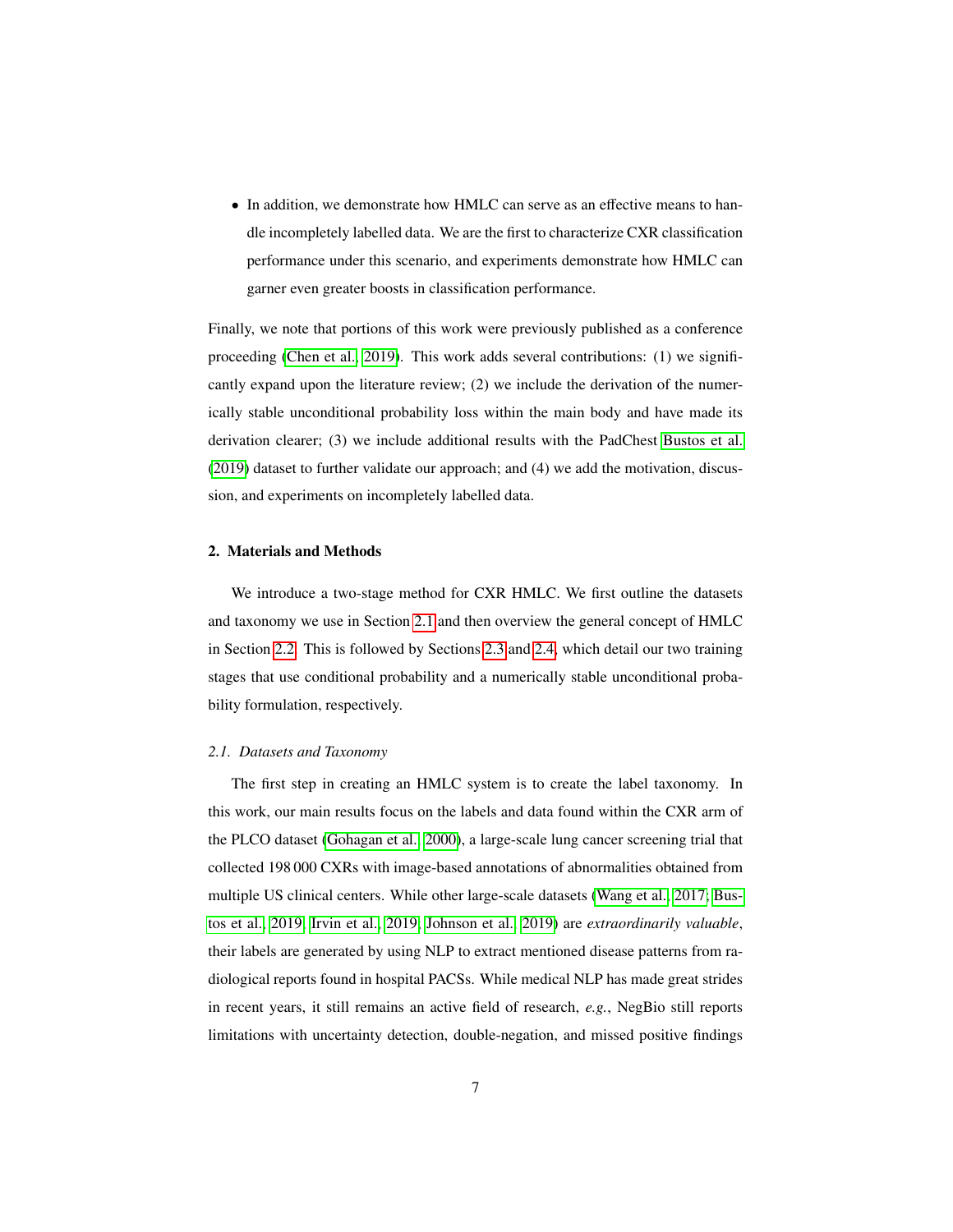for certain CXR terms [\(Peng et al., 2018\)](#page-30-6). However, irrespective of the NLP's level of accuracy, there are more inherent limitations to using text-mined labels. Namely, examining a text report is no substitute for visually examining the actual radiological scan, as the text of an individual report is not a complete description of the CXR study in question. Thus, terms may not be mentioned, *e.g.*, "no change", even though they are indeed visually apparent. Additionally, a radiologist will consider lab tests, prior radiological studies, and the patient's records when writing up a report. Thus, mentioned terms, and their meaning, may well be influenced by factors that are not visually apparent. Compounding this, text which is unambiguous given the patient's records and radiological studies may be highly ambiguous when only considering text alone, *e.g.*, whether a pneumothorax is untreated or not [\(Oakden-Rayner, 2019\)](#page-30-7). Indeed, the authors of the PadChest dataset bring up some of these caveats themselves, which are relevant even for the 27% of their radiological reports that are text-mined by hand, which presumably have no NLP errors [Bustos et al.](#page-25-0) [\(2019\)](#page-25-0). An independent study of CXR14 [\(Wang et al., 2017\)](#page-31-0) concludes that its labels have low positive predictive value and argues that visual inspection is necessary to create radiological datasets [\(Oakden-](#page-30-7)[Rayner, 2019\)](#page-30-7). Consequently, PLCO is unique in that it is the only large-scale CXR dataset with labels generated via *visual observation* from radiologists. Although the PLCO data is older than alternatives [\(Wang et al., 2017;](#page-31-0) [Bustos et al., 2019;](#page-25-0) [Irvin et al.,](#page-28-1) [2019;](#page-28-1) [Johnson et al., 2019\)](#page-28-4), it has greater label reliability.

Radiologists in the PLCO trial labelled 15 disease patterns, which we call "leaf labels" in our taxonomy. Because of low prevalance, we merged "left hilar abnormality" and "right hilar abnormality" into "hilar abnormality", resulting in 14 labels. From the leaf nodes, we constructed the label taxonomy shown in Figure [1.](#page-8-0) The hierarchical structure follows the PLCO trial's division of "suspicious for cancer" disease patterns vs. not, and is further partitioned using common groupings [\(Folio, 2012\)](#page-27-1), totalling 19 leaf and non-leaf labels. While care was taken in constructing the taxonomy and we aimed for clinical usefulness, we make no specific claim as such. We instead use the taxonomy to explore the benefits of HMLC, stressing that our approach is general enough to incorporate any appropriate taxonomy. Figure [2](#page-8-1) visually depicts examples from our chosen CXR taxonomy.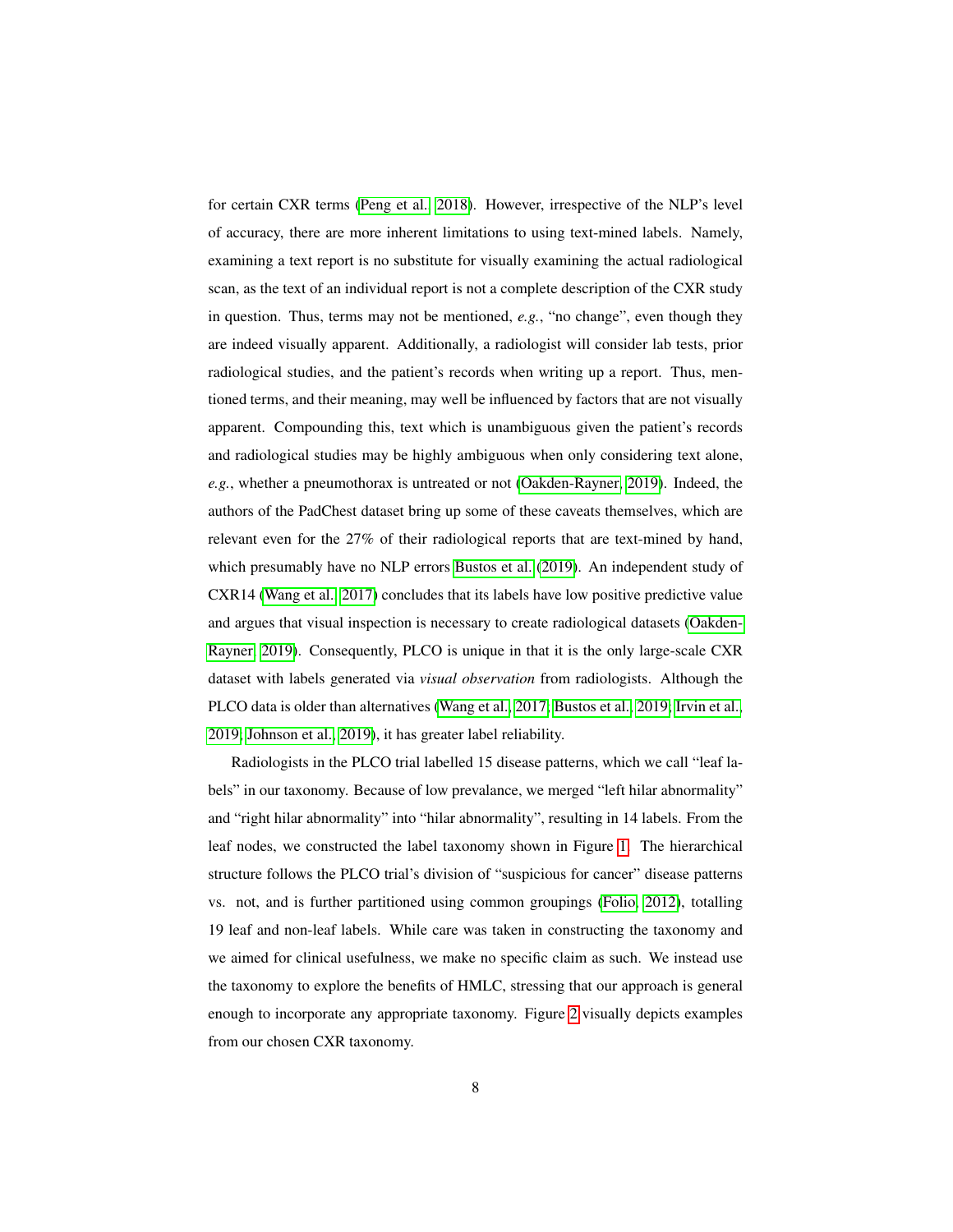<span id="page-8-0"></span>

Figure 1: Constructed label hierarchy from the PLCO dataset.

<span id="page-8-1"></span>

Figure 2: Example PLCO CXRs drawn from three levels of our taxonomy. On the left, at the higest level of taxonomy, *i.e.*, "Abnormality", disease patterns may manifest as a variety of visual features within the lung parenchyma, lung pleura, or the surrounding organs/tissues. As one progresses down the taxonomy, *i.e.*, to "Opacity", the discriminating task is narrowed into identifying the "cloudy" patterns seen in both "Infiltration" and "Major Atelectasis."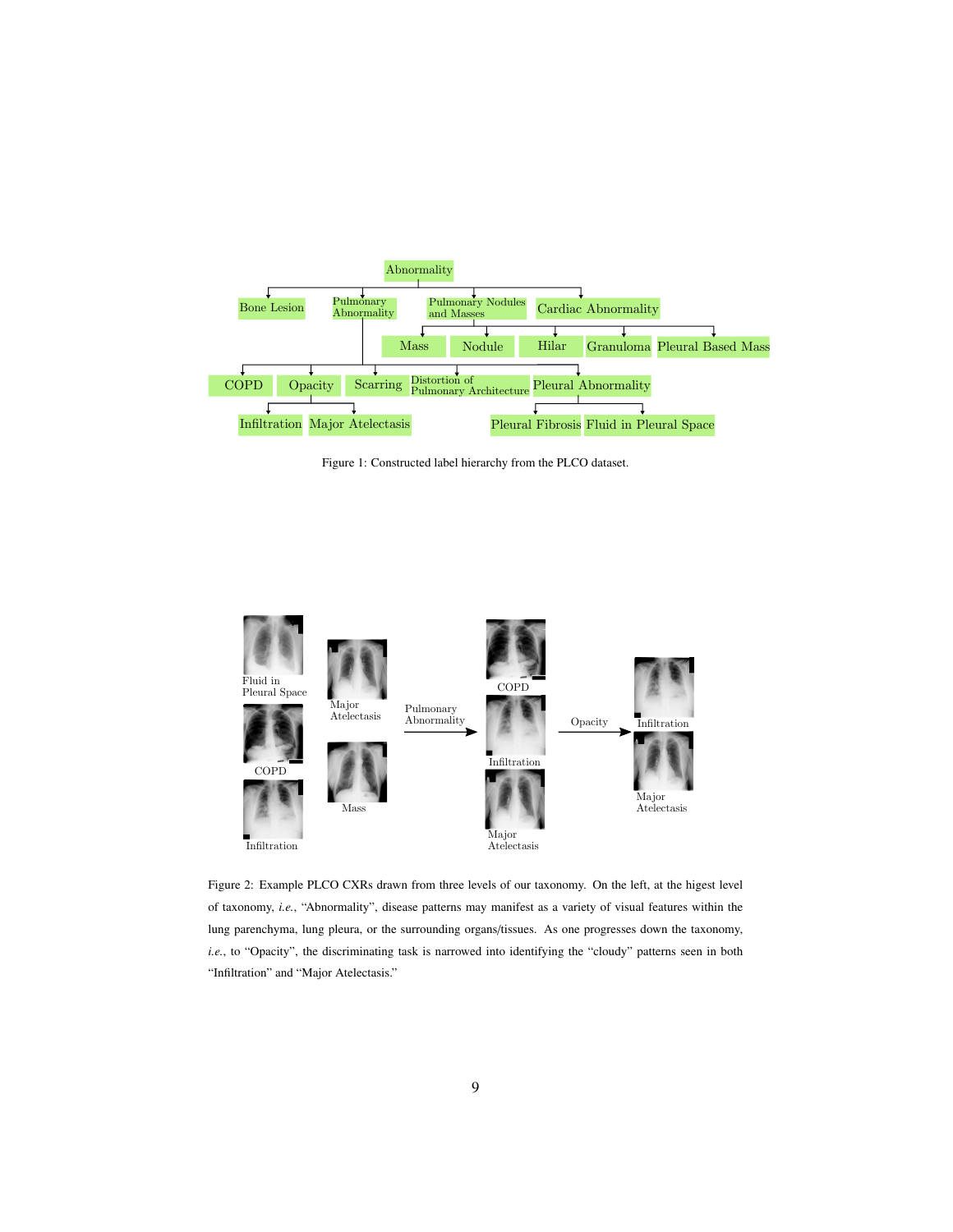<span id="page-9-1"></span>

Figure 3: Constructed label hierarchy from the PadChest dataset.

As supporting validation to our main PLCO experiments, we also validate on the PadChest dataset [Bustos et al.](#page-25-0) [\(2019\)](#page-25-0), which contains 160, 845 CXRs whose labels are drawn from either manual or automatic extraction from radiological *text reports*. We focus on labels categorized as "radiological findings", which are more likely to correspond to actual disease patterns found on the CXRs [Bustos et al.](#page-25-0) [\(2019\)](#page-25-0). Any CXR with a solitary "Unchanged" label is removed, resulting in 121, 242 samples. Uniquely, PadChest offers a complete hierarchical structure for all labels. We remove labels with less than 100 manually labelled samples and only retain labels that align with our PLCO taxonomy. This both ensures we have enough statistical power for evaluation and that we are retaining PLCO-like terms that we can confidently treat as clinically significant. As a result, total 30 out of 191 labels are selected, and our supplementary includes more details of the included and excluded labels. The resulting taxonomy is shown in Figure [3.](#page-9-1) Unlike PLCO, certain parent labels can be positive with no positive children labels, *e.g.*, "Aortic Elongation".

#### <span id="page-9-0"></span>*2.2. Hierarchical Multi-Label Classification*

With a taxonomy established, a hierarchical approach to classification must be established. Because this is a multi-label setting, all or none of the labels in Figure [1](#page-8-0) can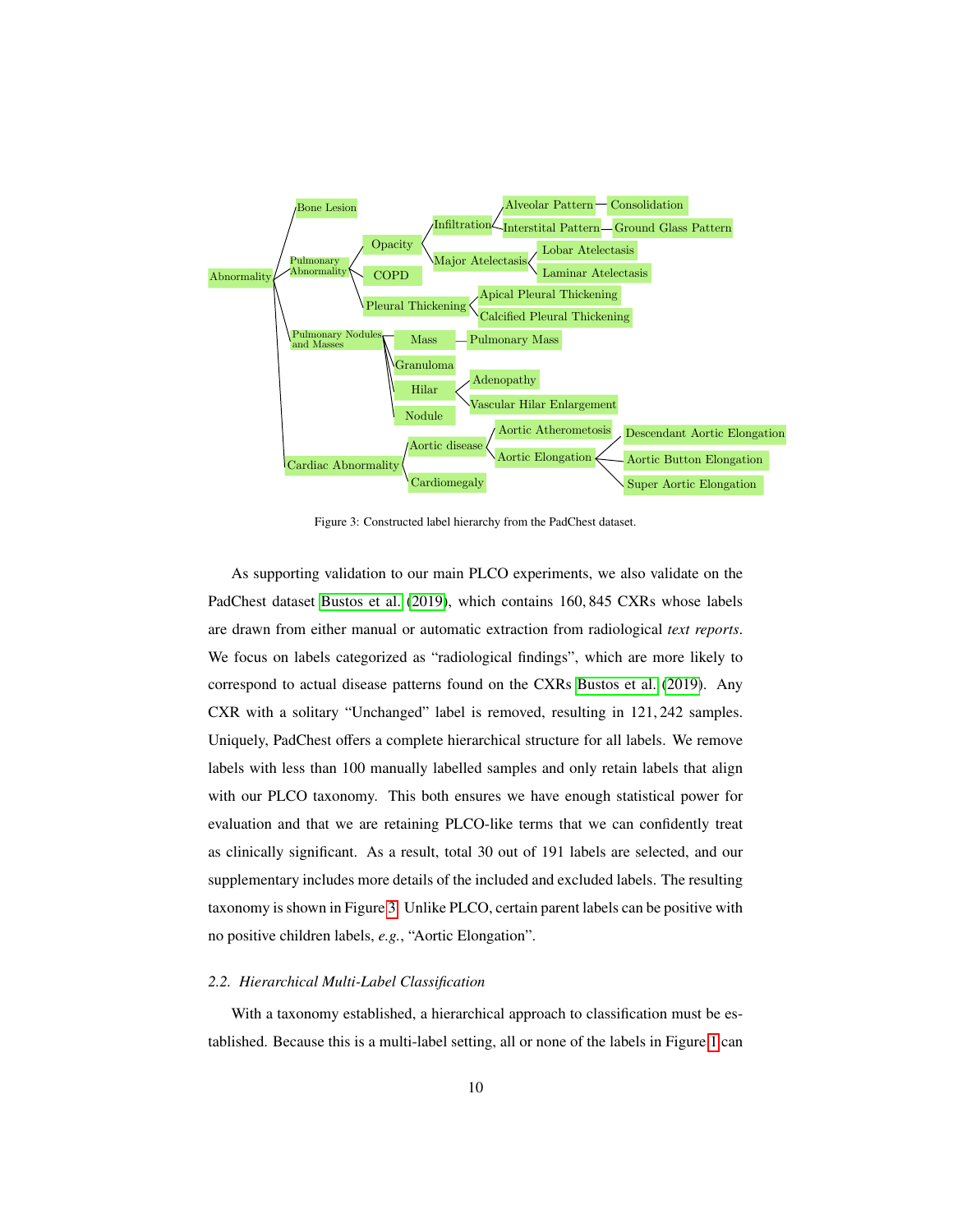be positive. The only restriction is that if a child is positive, its parent must be too. Siblings are not mutually exclusive. For PLCO, we assume that each image is associated with a set of ground-truth leaf labels and their antecedents, *i.e.*, there are no incomplete paths. However, for PadChest a ground-truth path may terminate before a leaf node. A training set, may have missing labels.

We use a DenseNet-121 [\(Huang et al., 2017\)](#page-28-7) model as a backbone. If we use *k* to denote the total number of leaf and non-leaf labels, we connect *k* fully connected layers to the backbone's last feature layer to extract *k* scalar outputs. Each output is assumed to represent the conditional probability (or its logit) given its parent is true. Thus, once the model is successfully trained, unconditional probabilities can be calculated from the output using the chain rule, *e.g.*, from the PLCO taxonomy the unconditional probability of *scarring* can be calculated as

$$
P(Scar.) = P(Abn.)P(Pulm.|Abn.)P(Scar.]Pulm.),
$$
\n(1)

where we use abbreviations for the sake of typesetting. In this way, the predicted unconditional probability of a parent label is guaranteed to be greater than or equal to its children labels. We refer to the conditional probability in a label hierarchy as hierarchical label conditional probability (HLCP), and the unconditional probability calculated following the chain rule as hierarchical label unconditional probability (HLUP). The network outputs can be trained either conditionally or unconditionally, which we outline in the next two sections.

#### <span id="page-10-0"></span>*2.3. Training with Conditional Probability*

Similar to prior work [\(Redmon and Farhadi, 2017;](#page-30-2) [Roy et al., 2020;](#page-30-3) [Yan et al.,](#page-31-5) [2015\)](#page-31-5), in the first stage of the proposed training scheme, each classifier is only trained on data conditioned upon its parent label being positive. Thus, training directly models the conditional probability. The shared part of the classifiers, *i.e.*, feature layers from the backbone network, is trained jointly by all the tasks. Specifically, for each image the losses are only calculated on labels whose parent label is also positive. For example, and once again using the PLCO taxonomy, when an image with positive *Scarring* and no other positive labels is fed into training, only the losses of *Abnormality* and the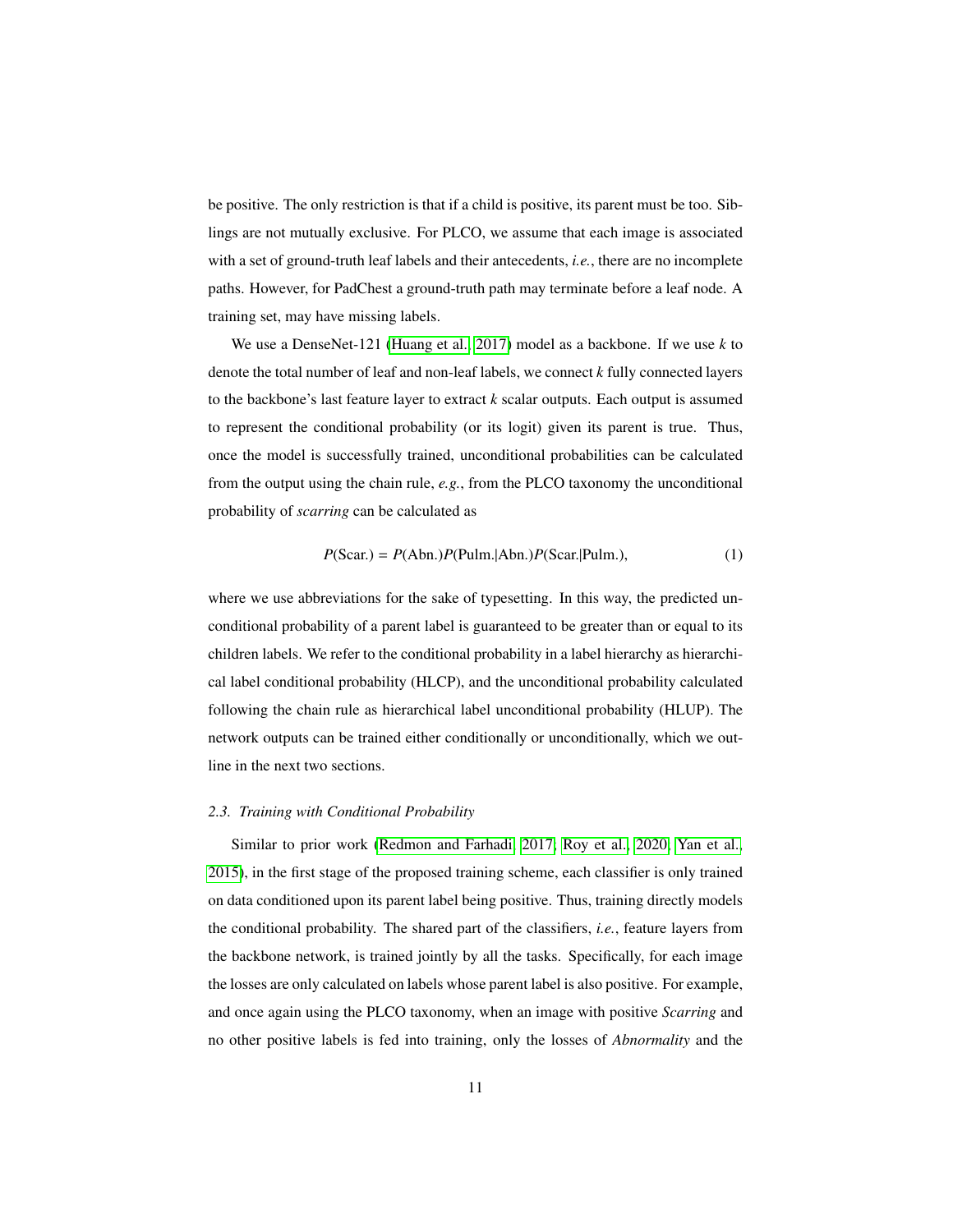<span id="page-11-1"></span>

Figure 4: The HLCP and HLUP losses are depicted in (a) and (b), respectively, where black and white points are positive and negative labels, respectively. Blue areas indicate the activation area in the loss functions.

children labels of *Pulmonary Abnormality* and *Abnormality* are calculated and used for training.

Figure [4](#page-11-1) (a) illustrates this training regimen, which we denote HLCP training. In this work, we use cross entropy (CE) loss to train the conditional probabilities, which can be written as

<span id="page-11-2"></span>
$$
L_{H L C P} = \sum_{m \in M} C E(z_m, \hat{z}_m) * 1_{\{z_{a(m)} = 1\}},
$$
\n(2)

where *M* denotes the set of all disease patterns, and *m* and *a*(*m*) denote a disease pattern and its ancestor, respectively. Here  $CE(\cdot, \cdot)$  denotes the cross entropy loss, and  $z_m \in \{0, 1\}$  denotes the ground truth label of *m*, with  $\hat{z}_m$  corresponding to the network's sigmoid output.

Training with conditional probability is a very effective initialization step, as it concentrates the modeling power solely on discriminating siblings under the same parent label, rather than having to discriminate across all labels, which eases convergence and reduces confounding factors. It also alleviates the problem of low label prevalence because fewer negative samples are used for each label.

## <span id="page-11-0"></span>*2.4. Fine Tuning with Unconditional Probability*

In the second stage, we finetune the model using an HLUP CE loss. This stage aims at improving the accuracy of unconditional probability predictions, which is what is actually used during inference and is thus critical to classification performance. Another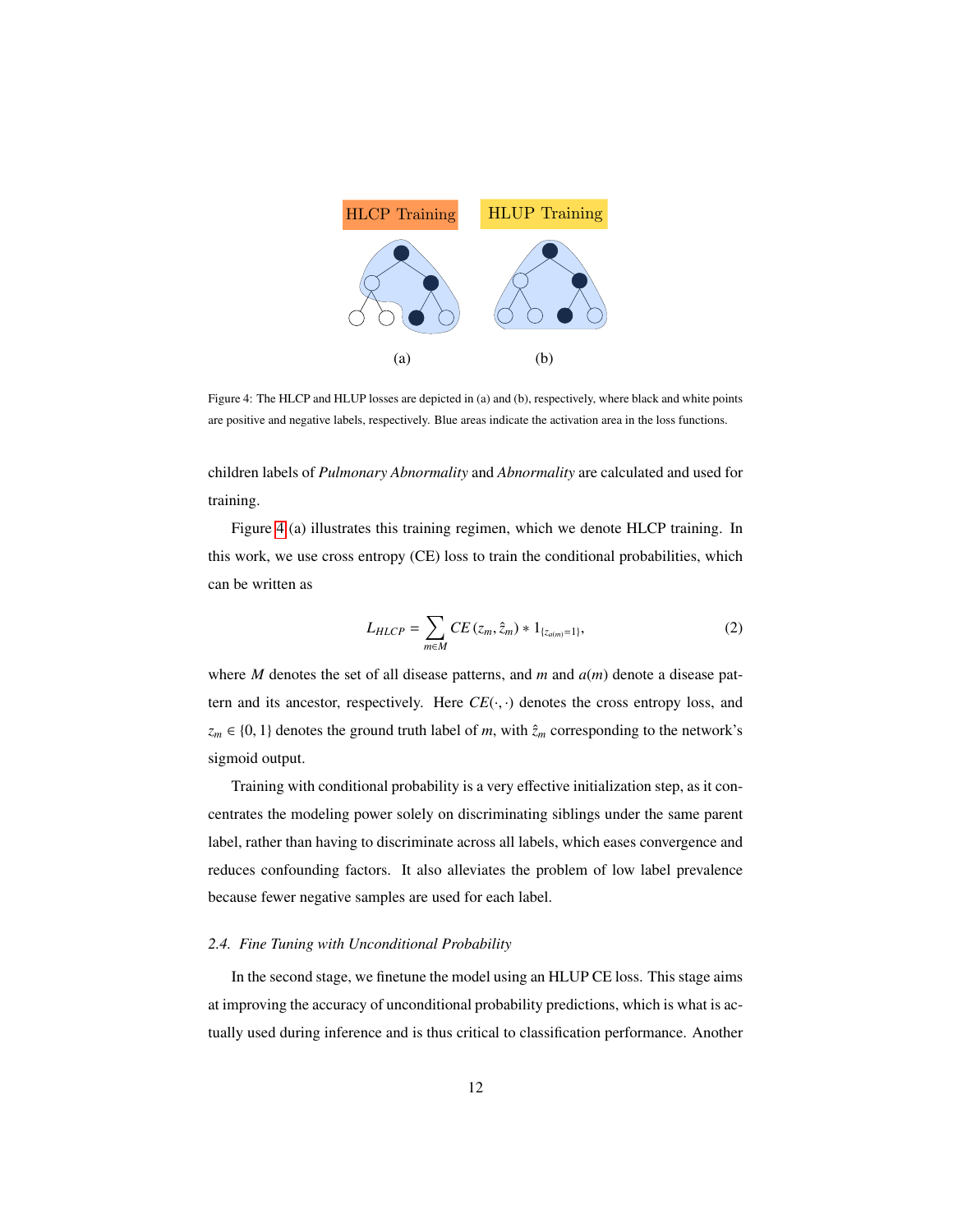important advantage is that the final linear layer sees more negative samples. Predicted unconditional probabilities for label  $m$ , denoted  $\hat{p}_m$ , are calculated using the chain rule:

<span id="page-12-2"></span><span id="page-12-0"></span>
$$
\hat{p}_m = \prod_{m' \in A(m)} \hat{z}_{m'},\tag{3}
$$

where  $A(m)$  is the union of label  $m$  and its antecedents. When training using unconditional probabilities, the loss is calculated on every classifier output for every data instance. Thus, the HLUP CE loss for each image is simply

$$
L_{HLUP} = \sum_{m \in M} CE(z_m, \hat{p}_m). \tag{4}
$$

Figure [4\(](#page-11-1)b) visually depicts this loss.

A naive way to calculate [\(4\)](#page-12-0) would be a direct calculation. However, such an approach introduces instability during optimization, as the training would have to minimize the product of network outputs. In addition, the product of probability values within [0, 1] can cause arithmetic underflow. For this reason, we derive a numerically stable formulation below.

Denoting the network's output logits as  $\hat{y}_{(.)}$ , the predicted unconditional probability of label *m* can be written as:

$$
\hat{p}_m = \prod_{m'} \frac{1}{1 + \exp(-y_{m'})},\tag{5}
$$

where we use  $m'$  to denote  $m' \in A(m)$  for notational simplicity.

The HLUP CE loss is calculated as:

$$
L_{HLUP} = -z_m \log(\hat{p}_m) - (1 - z_m) \log(1 - \hat{p}_m),
$$
\n
$$
= -z_m \log \left( \prod_{m'} \frac{1}{1 + \exp(-y_{m'})} \right)
$$
\n(6)

<span id="page-12-1"></span>
$$
-(1-z_m)\log\left(1-\left(\prod_{m'}\frac{1}{1+\exp(-y_{m'})}\right)\right),\tag{7}
$$

where  $z_m$  is the ground truth label of *m*.

The formulation in [\(7\)](#page-12-1) closely resembles several cross-entropy loss terms combined together. To see this, we can break up the second term in [\(7\)](#page-12-1) to produce the following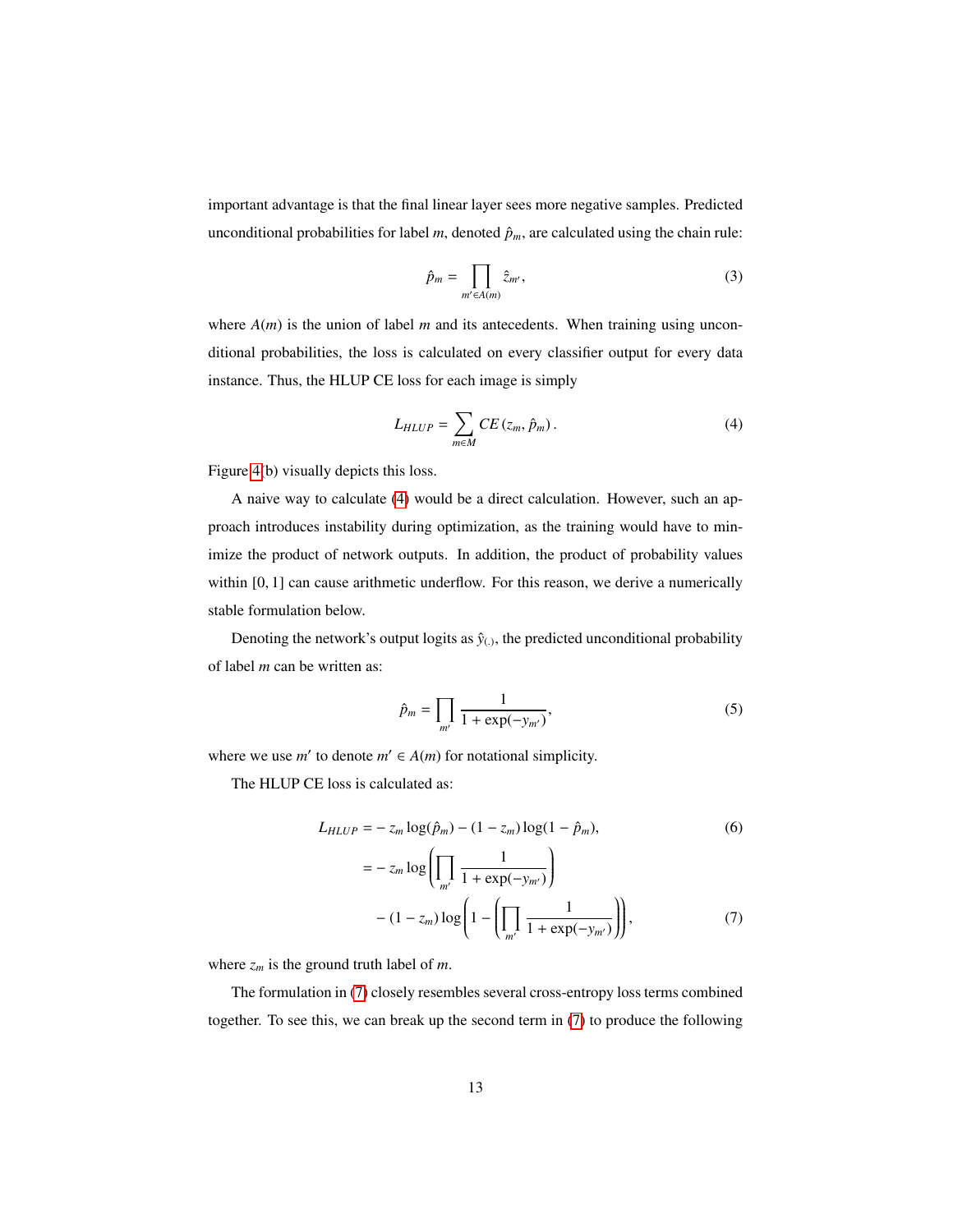formulation:

$$
L_{HLUP} = -z_m \log \left( \prod_{m'} \frac{1}{1 + \exp(-y_{m'})} \right)
$$
  
 
$$
- (1 - z_m) \log \left( \prod_{m'} \left( 1 - \frac{1}{1 + \exp(-y_{m'})} \right) \right) + \gamma,
$$
 (8)

where  $\gamma$  is a scalar quantity that must be formulated. The log terms above can then be decomposed as

$$
L_{HLUP} = \sum_{m'} \left( -z_m \log \left( \frac{1}{1 + \exp(-y_{m'})} \right) - (1 - z_m) \log \left( 1 - \frac{1}{1 + \exp(-y_{m'})} \right) \right) + \gamma,
$$
 (9)

<span id="page-13-3"></span><span id="page-13-0"></span>
$$
=\sum_{m'}\ell_{m'}+\gamma,\tag{10}
$$

where  $\ell_m$  are individual cross entropy terms, using  $z_m$  and  $y_{m'}$  as the ground truth and logit input, respectively. Note that [\(10\)](#page-13-0) allows us to take advantage of numerically stable CE implementations to calculate  $\sum_{m'} \ell_{m'}$ . However to satisfy [\(10\)](#page-13-0), we will need  $\gamma$  to satisfy:

$$
\gamma = (1 - z_m) \log \left( \prod_{m'} \left( 1 - \frac{1}{1 + \exp(-y_{m'})} \right) \right)
$$

$$
- (1 - z_m) \log \left( 1 - \left( \prod_{m'} \frac{1}{1 + \exp(-y_{m'})} \right) \right), \tag{11}
$$

$$
= (1 - z_m) \log \left( \frac{\prod_{m'} \exp(-y_{m'})}{\prod_{m'} (1 + \exp(-y_{m'}))} \right)
$$

$$
- (1 - z_m) \log \left( \frac{\prod_{m'} (1 + \exp(-y_{m'})) - 1}{\prod_{m'} (1 + \exp(-y_{m'}))} \right),
$$
(12)

$$
=(1-z_m)\log\left(\frac{\exp(\sum_{m'}-y_{m'})}{\prod_{m'}(1+\exp(-y_{m'}))-1}\right),\tag{13}
$$

<span id="page-13-2"></span><span id="page-13-1"></span>
$$
=(1-z_m)\left(\sum_{m'} -y_{m'} - \log\left(\prod_{m'}(1 + \exp(-y_{m'})) - 1\right)\right).
$$
 (14)

If the product within the log-term of [\(14\)](#page-13-1) is expanded, with 1 subtracted, it will result in

$$
\gamma = (1 - z_m) \left( \sum_{m'} -y_{m'} - \log \left( \sum_{S \in \mathcal{P}(A(m)) \setminus \{\emptyset\}} exp \left( \sum_{j \in S} -y_j \right) \right) \right),\tag{15}
$$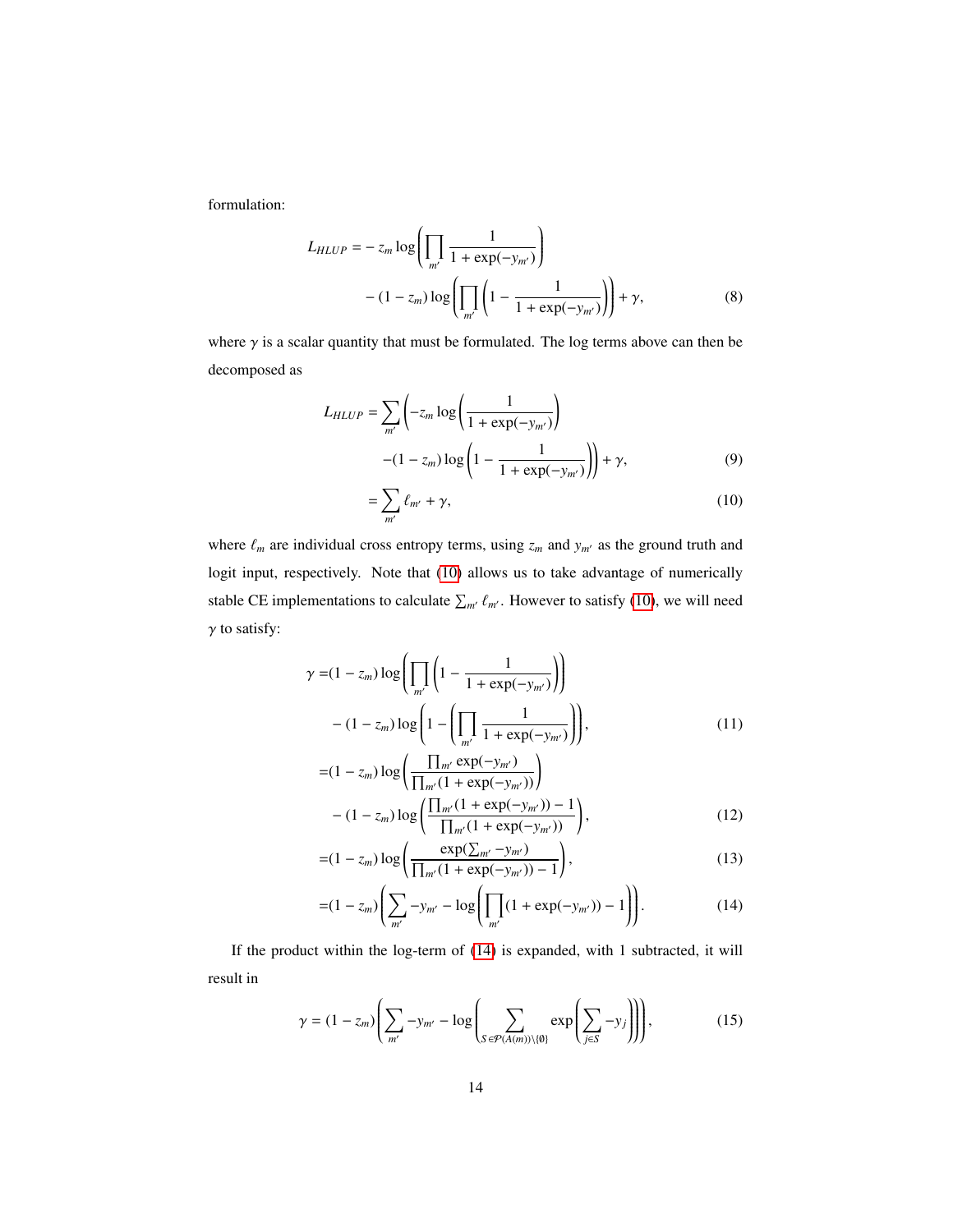where *S* enumerates all possible subsets of the powerset of *A*(*m*), excluding the empty set. For example if there were two logits,  $y_1$  and  $y_2$ , the summation inside the log would be:

<span id="page-14-0"></span>
$$
\exp(-y_1) + \exp(-y_2) + \exp(-y_1 - y_2). \tag{16}
$$

The expression in [\(15\)](#page-13-2) can be written as

$$
\gamma = (1 - z_m) \left( \sum_{m'} -y_{m'} - LSE \left( \left\{ \sum_{j \in S} -y_j \quad \forall S \in \mathcal{P}(A(m)) \setminus \{ \emptyset \} \right\} \right) \right),\tag{17}
$$

where *LSE* is the LogSumExp function. Numerically stable implementations of the LogSumExp, and its gradient, are well known. By substituting [\(17\)](#page-14-0) into [\(10\)](#page-13-0), a numerically stable version of the HLUP CE loss can be calculated.

Enumerating the powerset produces an obvious combinatorial explosion. However, for smaller-scale hierarchies, like that in Figure [1,](#page-8-0) it remains tractable. For larger hierarchies, an  $O(|A(m)|)$  solution involves simply interpreting the LogSumExp as a smooth approximation to the maximum function, which we provide here for completeness:

$$
\gamma \approx (1 - z_m) \left( \sum_{m'} -y_{m'} - \max \left( \left\{ \sum_{j \in S} -y_j \quad \forall S \in \mathcal{P}(A(m)) \setminus \{0\} \right\} \right) \right), \qquad (18)
$$

$$
= \begin{cases} (1 - z_m) \left( \sum_{m'} -y_{m'} - \sum_{j: y_j < 0} -y_j \right), & \text{if } \exists y_{m'} < 0 \\ (1 - z_m) \left( \sum_{m'} -y_{m'} - \max(\{-y_{m'}\}) \right), & \text{otherwise} \end{cases} \qquad (19)
$$

# 3. Experimental

We perform two types of experiments to validate our HMLC approach. The first uses the standard completely labelled setup, helping to reveal how our use of taxonomic classification can help produce better raw classification performance than typical "flat" classifiers. The second uses incompletely labelled data under controlled scenarios to show how our HMLC approach can naturally handle such data, achieving even higher boosts in relative performance.

## <span id="page-14-1"></span>*3.1. Complete Labels*

Experimental Setup We test our HMLC approach on both the PLCO [Gohagan et al.](#page-27-3) [\(2000\)](#page-27-3) and PadChest [Bustos et al.](#page-25-0) [\(2019\)](#page-25-0) datasets, using the taxonomies of Figure [1](#page-8-0)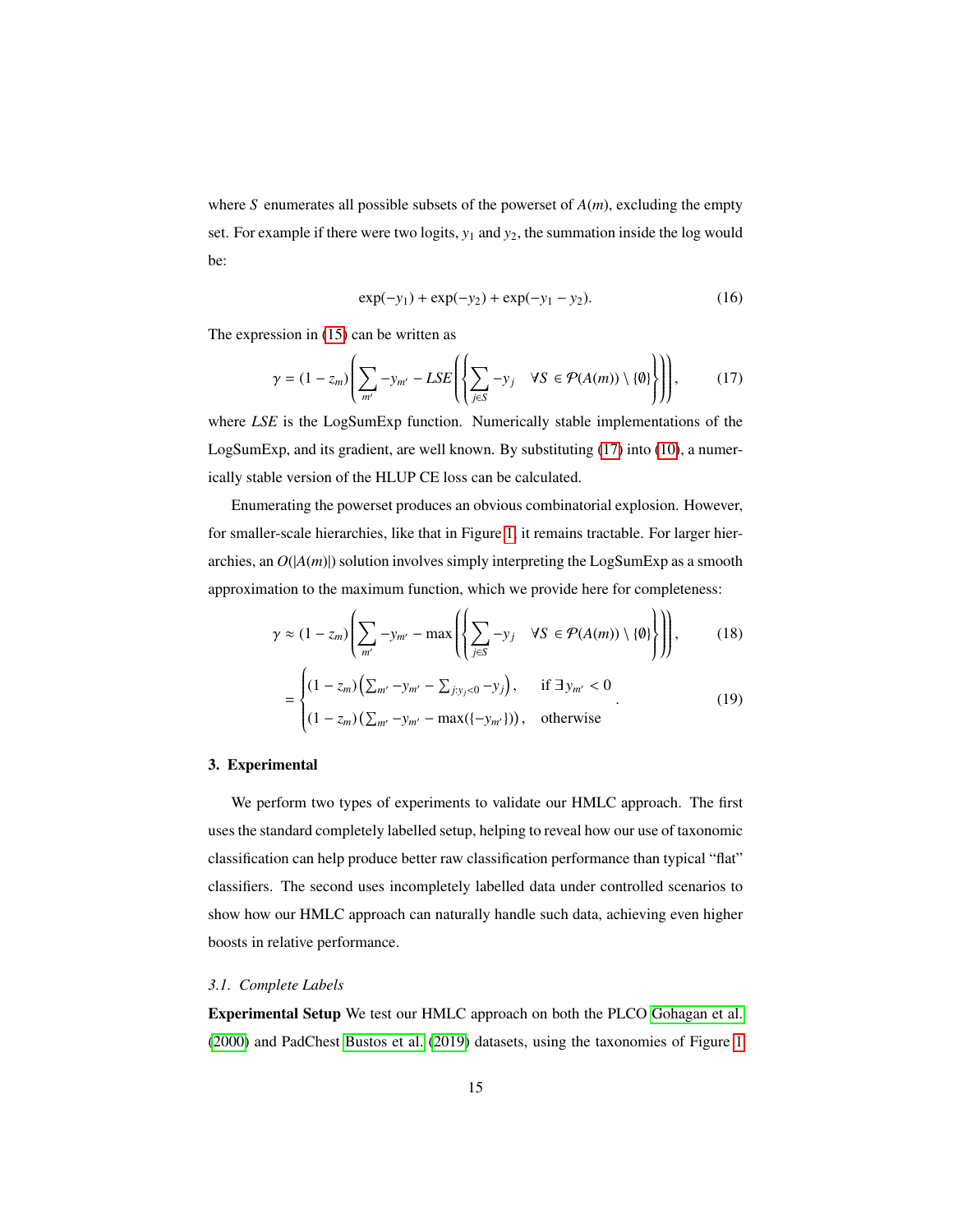and Figure [3,](#page-9-1) respectively. Our emphasis is on PLCO due to its more reliable labels, but evaluations on PadChest provide important experimental support, especially given its larger taxonomy. Following accepted practices in large-scale CXR classification [Wang](#page-31-0) [et al.](#page-31-0) [\(2017\)](#page-31-0); [Irvin et al.](#page-28-1) [\(2019\)](#page-28-1); [Bustos et al.](#page-25-0) [\(2019\)](#page-25-0), we split the data into single training, validation, and test sets, corresponding to 70%, 10%, and 20% of the data, respectively. Data is split at the patient level, and care was taken to balance the prevalence of each disease pattern as much as possible. As mentioned above, our HMLC approach uses a trunk network, with a final fully-connected layer outputting logit values for each of the nodes of our chosen taxonomy. Our chosen network is DenseNet-121 [\(Huang](#page-28-7) [et al., 2017\)](#page-28-7), implemented using TensorFlow. We first train with the HLCP CE loss of [\(2\)](#page-11-2) fine-tuning from a model pretrained from ImageNet [\(Deng et al., 2009\)](#page-26-6). We refer to this model simply as *HLCP*. To produce our final model, we then finetune the HLCP model using the HLUP CE loss of [\(4\)](#page-12-0). We denote this final model as *HLUP-finetune*. Comparisons In addition to comparing against HLCP, we also compare against three other baseline models, all using the same trunk network fine-tuned from ImageNet pretrained weights. The first, denoted *BR-leaf*, is trained using CE loss on the 14 finegrained labels. This measures performance using a standard multi-label BR approach. The second, denoted *BR-all* is very similar, but trains a CE loss on all labels independently, including non-leaf ones. In this way, *BR-all* measures performance when one wishes to naively output non-leaf abnormality nodes, without considering label taxonomy. Finally, we also test against a model trained using the HLUP CE loss directly from ImageNet weights, rather than finetuning from the HLCP model. As such, this baseline, denoted *HLUP*, helps reveal the impact of using a two-stage approach vs. simply training an HLUP classifier in one step. For all tested models, extensive hyper-parameter searches were performed on the NVIDIA cluster to optimize mean validation fine-grained AUCs.

For comparisons to external models, we also compare to a recent DenseNet121 BR approach (Gündel et al., 2019a) trained on the PLCO data. But, we stress that direct comparisons of numbers are impossible, as (Gündel et al., 2019a) used different data splits and only evaluated on 12 fine-grained labels. In the interest of fairness we compare against both (a) their best reported numbers when only training a classifier on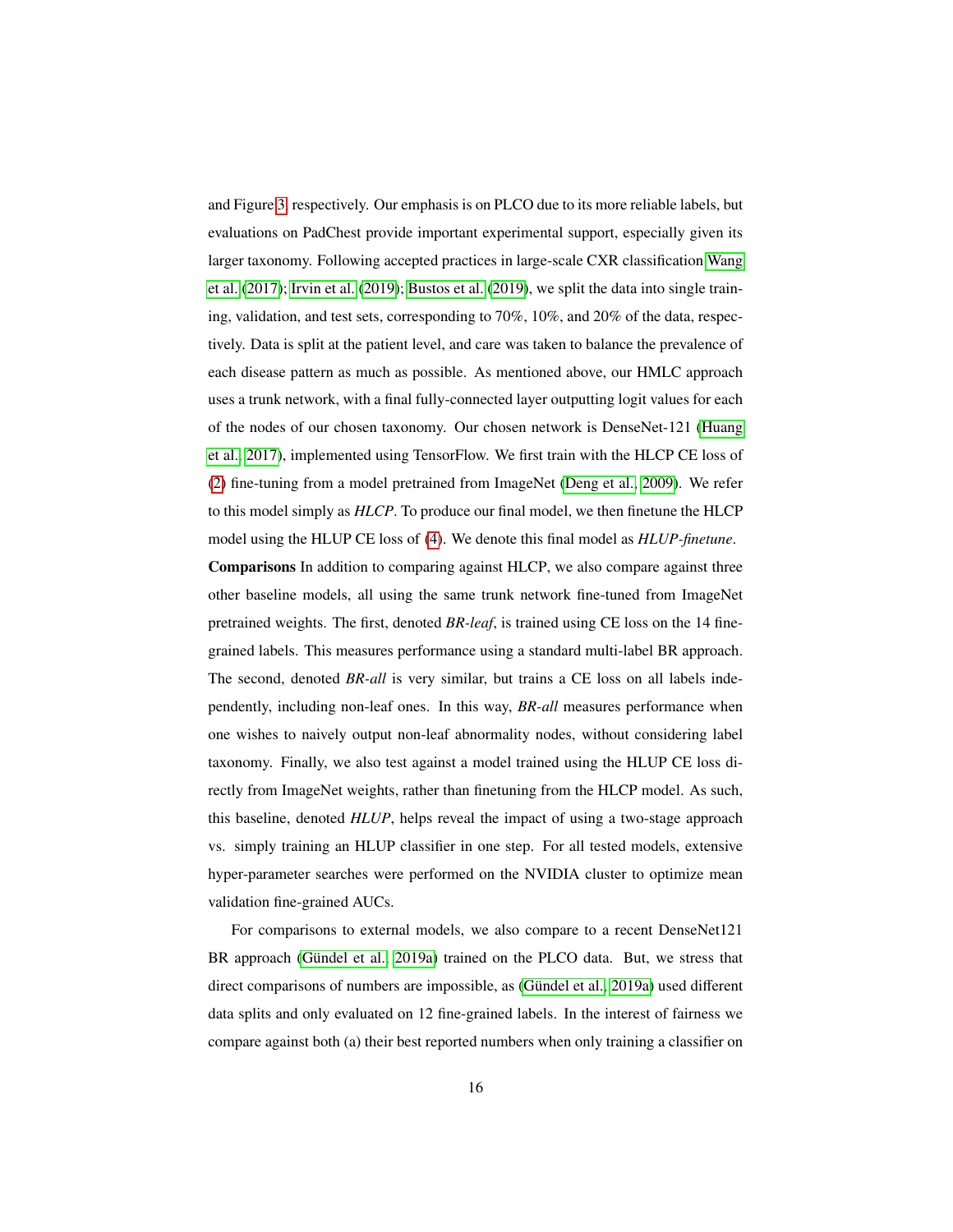CXR disease patterns and (b) their best reported numbers overall, in which the authors incorporated segmentation and localization cues. For (a), we use numbers reported on an earlier work (Gündel et al., 2019b), which were higher. Unfortunately, both sets of their reported numbers are based on training data that also included the ChestXRay14 dataset [\(Wang and Xia, 2018\)](#page-31-2), providing an additional confounding factor that hampers any direct comparison.

Finally, we also run experiments to compare our numerically stable implementation of HLUP CE loss in [\(8\)](#page-13-3) to: (a) the naive approach of directly optimizing [\(3\)](#page-12-2); and (b) to a recent rescaling approximation, originally introduced for the multiplication of independent, rather than conditional probabilities, seen in multi-instance learning [\(Li](#page-29-3) [et al., 2018\)](#page-29-3). This latter approach re-scales each individual probability multiplicand (term) in [\(3\)](#page-12-2) to guarantee that the product is greater than or equal to 1e-7. Similar to the naive approach, the product is then optimized directly using CE loss. For the PLCO dataset, based on a maximum depth of four for the taxonomy, we implement this approach by re-scaling each multiplicand in [\(3\)](#page-12-2) to [0.02, 1].

Evaluation Metrics We evaluate our approach using AUC and average precision (AP), calculated across both leaf and non-leaf labels, when applicable. Additionally, we also evaluate using conditional AUC and AP metrics, which are metrics that reflect the complicated evaluation space of multi-label classification. In short, because more than one label can be positive, multi-label classification performance has exponentially more facets for evaluation than single-label or even multi-class settings. Conditional metrics are one such facet, that focus on model performance conditioned on certain non-leaf labels being positive. Here, we restrict our focus to CXRs exhibiting one or more disease patterns, *i.e.*, *abnormality* being positive. As such, this sheds light on model performance when it may be critical to discriminate what combination of disease patterns are present, which is crucial for proper CXR interpretation [\(Folio, 2012\)](#page-27-1).

#### *3.2. Incomplete Labels*

Experimental Setup We also use the PLCO dataset [\(Gohagan et al., 2000\)](#page-27-3) to characterize the benefits of our HMLC approach when faced with incomplete labels. However, after publication of our original work [\(Chen et al., 2019\)](#page-26-5), the PLCO organizers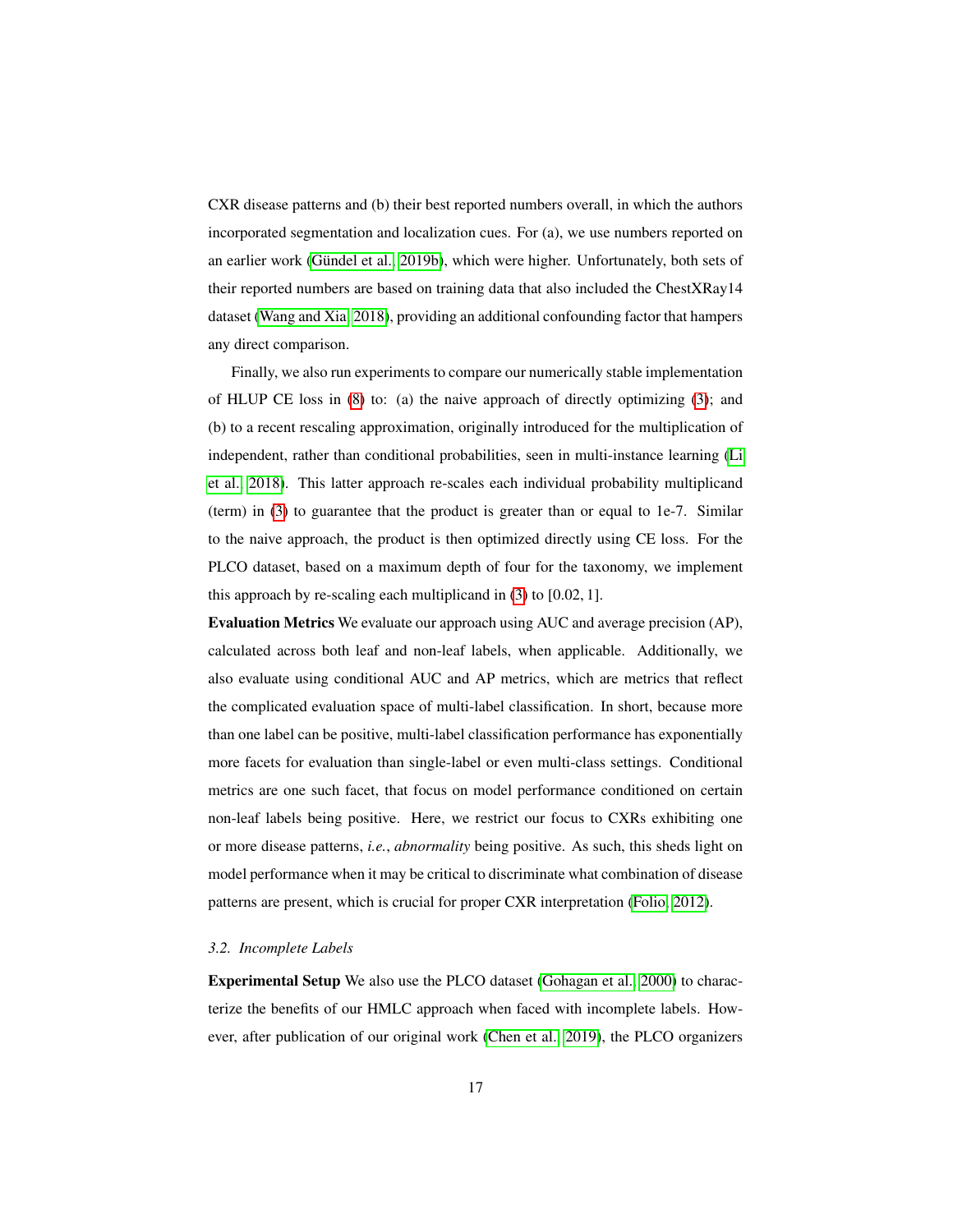altered their data release policies and only released a subset of the original dataset, containing 88 737 labeled CXRs from [2](#page-17-0)4 997 patients<sup>2</sup>. For this reason, we perform our incomplete labels experiments on this smaller dataset, splitting and preparing the data in an identical manner as described in Section [3.1.](#page-14-1)

To simulate a scenario where learning algorithms may be faced with incomplete labels, we removed known labels from the training set using the following controlled scheme:

- 1. We choose a base deletion probability,  $\beta \in [0, 1]$ .
- 2. For data instances with positive labels for "Pleural Abnormality", "Opacity", and "Pulmonary Nodules and Masses", we delete all their children labels with a probability of β. For example, if we delete the children labels of a positive "Pleural Abnormality" instance, then it is no longer known whether the "Pleural Abnormality" label corresponds to "Pleural Fibrosis", or "Fluid in Pleural Space", or both.
- 3. We perform the same steps for data instances with positive labels for "Pulmonary Abnormality" and "Abnormality", except with probabilities of  $0.3\beta$  and  $0.3^2\beta$ , respectively. For example, if the children of a positive instance of "Abnormality" were deleted, then it is only known there are one or more disease patterns present, but not which one(s).
- 4. A higher-level deletion overrides any decision(s) at finer levels.
- 5. Because of their extremely low prevalence, we ignore the "Major Atelectasis" and "Distortion in Pulmonary Architecture" labels in training and evaluation.

Note that this scheme makes it more likely to have a missing fine-grained label over a higher-level label, which we posit follows most scenarios producing incomplete labels. When labels are deleted, we treat them as unknown and do not execute any training loss on them. We test our HMLC algorithm and baselines on the following  $\beta$  values:  $\{0, 1, 2, 3, 4, 5, 6, 7\}$ , which ranges from no incompleteness to roughly 70% of finegrained labels being deleted. To allow for stable comparisons across  $\beta$  values, we also

<span id="page-17-0"></span><sup>&</sup>lt;sup>2</sup>The first author no longer had access to the original dataset for the incomplete label experiments as he had finished his internship at NVIDIA.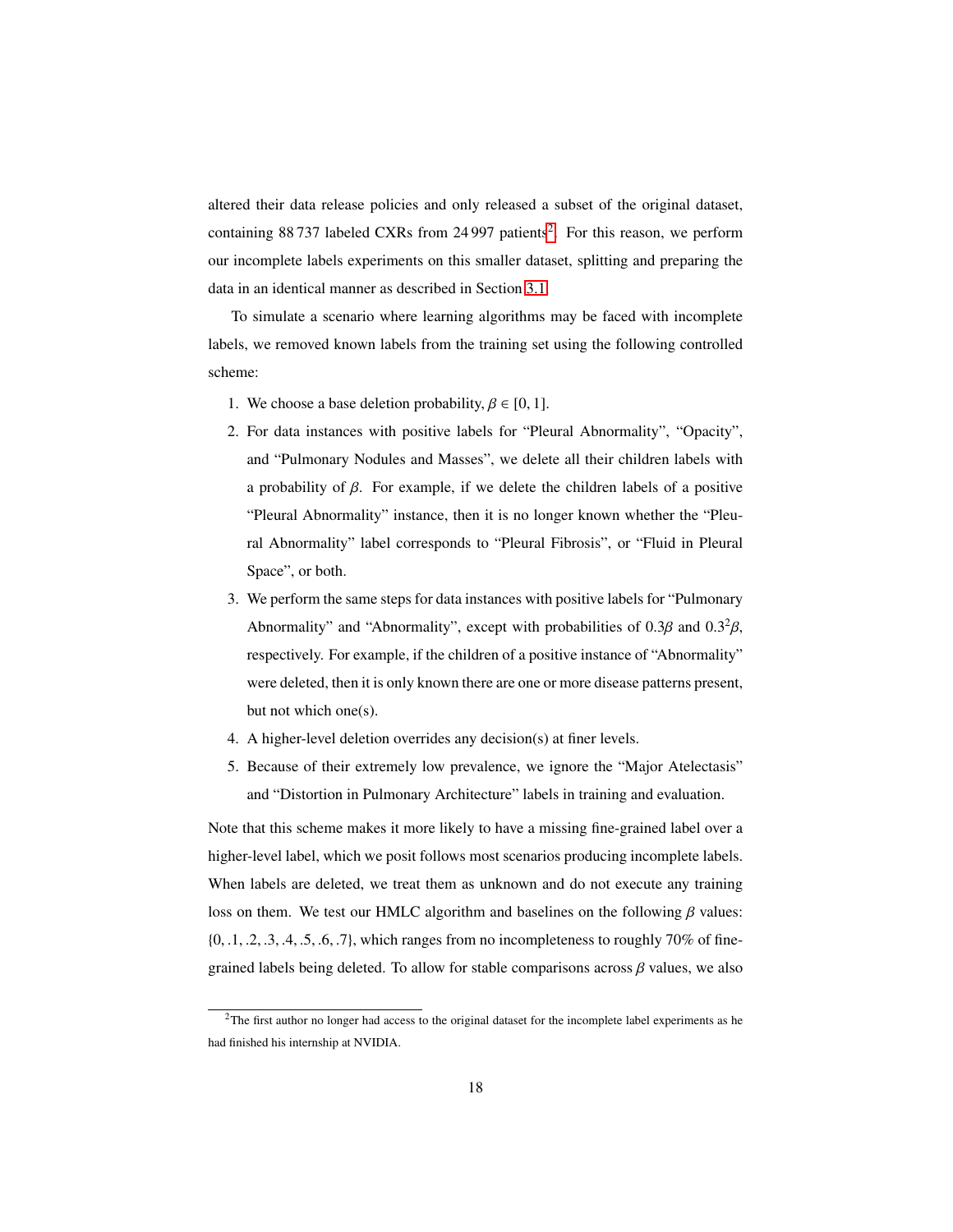ensure that if a label was deleted at a certain value of  $\beta$ , it will also be deleted at all higher values of  $\beta$ . To ease reproducibility, we publicly release our data splits<sup>[3](#page-18-0)</sup>. All other implementation details are also identical to that of Section [3.1.](#page-14-1)

Evaluation Metrics and Comparisons We measure AUC values and compare our chosen model of HLUP finetune against BR-leaf and BR-all.

## 4. Results and Discussion

We focus in turn on experiments with complete and incomplete labels, which can be found in Section [4.1](#page-18-1) and Section [4.2,](#page-22-0) respectively.

## <span id="page-18-1"></span>*4.1. Complete Labels*

Our complete labels experiments first focus on the benefits of our HLUP-finetune approach compared to alternative "flat" and HMLC strategies. Then, we discuss results specifically focusing on our numerically stable HLUP CE loss.

#### *4.1.1. HLUP-finetune Performance*

Table [1](#page-19-0) outlines the PLCO results of our HLUP-finetune approach vs. competitors. As the table demonstrates, the standard baseline BR-leaf model produces high AUC scores, in line with prior work (Gündel et al., 2019b); however, it does not provide high-level predictions based on a taxonomy. Naively executing BR training on the entire taxonomy, *i.e.*, the BR-all model, does not improve performance. This indicates that if not properly incorporated, the label taxonomy does not benefit performance.

In contrast, the HLCP model is indeed able to match BR-leaf's performance on the fine-grained labels, despite also being able to provide high-level predictions. HLUPfinetune goes further by exceeding BR-leaf's fine-grained performance, demonstrating that our two-stage training process can produce tangible improvements. This is underscored when comparing HLUP-finetune with HLUP, which highlights that without the two-stage training, HLUP training cannot reach the same performance. If we limit ourselves to models incorporating the entire taxonomy, our final HLUP-finetune

<span id="page-18-0"></span><sup>3</sup>https://github.com/hchen135/Hierarchical-Multi-Label-Classification-X-Rays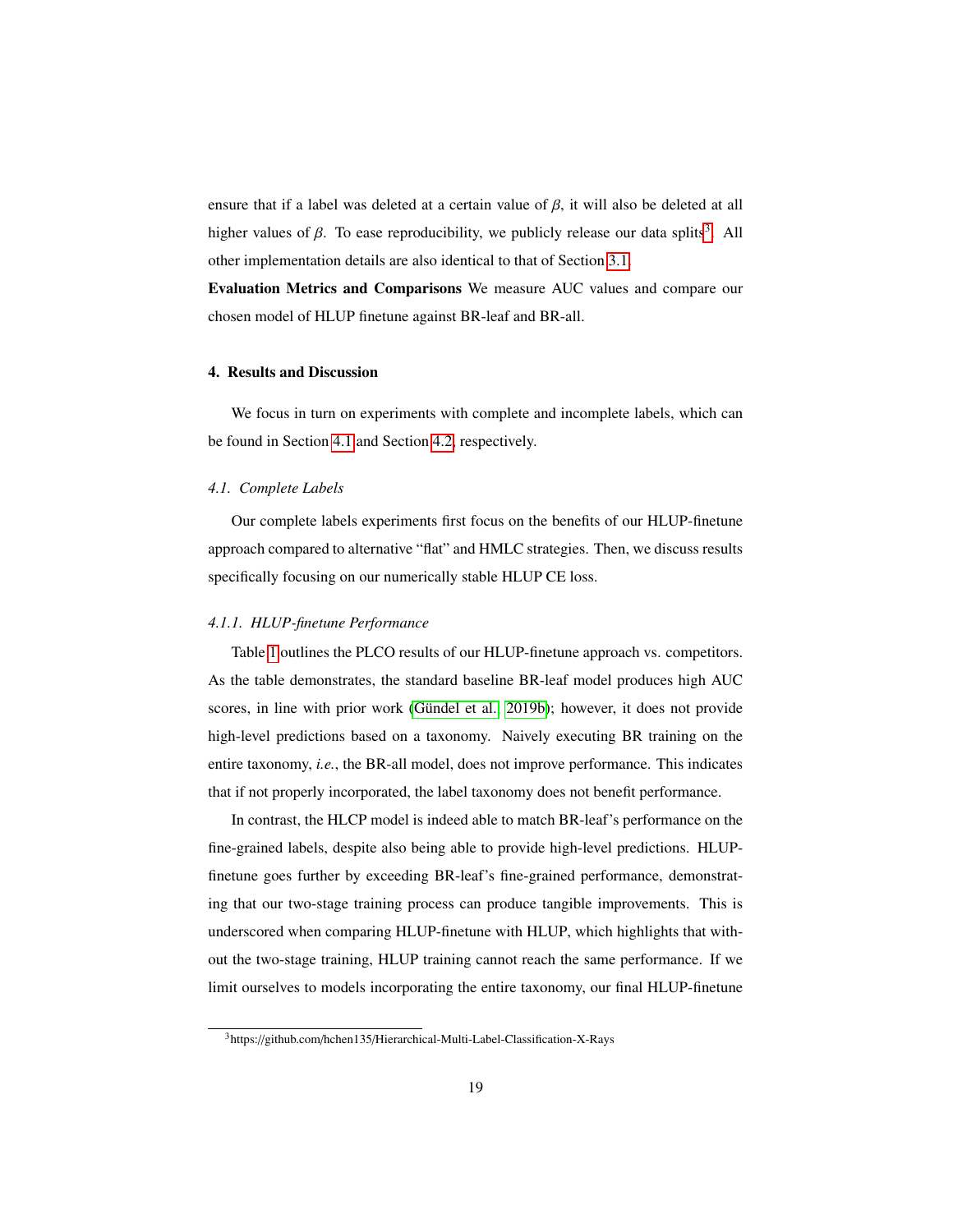|                        | <b>Leaf labels</b> |       | Non-leaf<br>labels |       | Leaf labels conditioned on<br>abnormality |       |
|------------------------|--------------------|-------|--------------------|-------|-------------------------------------------|-------|
|                        | <b>AUC</b>         | AP    | <b>AUC</b>         | AP    | <b>AUC</b>                                | AP    |
| (Gündel et al., 2019b) | 0.865              | N/A   | N/A                | N/A   | N/A                                       | N/A   |
| (Gündel et al., 2019a) | 0.883              | N/A   | N/A                | N/A   | N/A                                       | N/A   |
| <b>BR-leaf</b>         | 0.871              | 0.234 | N/A                | N/A   | 0.806                                     | 0.334 |
| BR-all                 | 0.867              | 0.221 | 0.852              | 0.440 | 0.808                                     | 0.323 |
| <b>HLUP</b>            | 0.872              | 0.214 | 0.856              | 0.436 | 0.799                                     | 0.288 |
| <b>HLCP</b>            | 0.879              | 0.229 | 0.857              | 0.440 | 0.822                                     | 0.329 |
| HLUP-finetune          | 0.887              | 0.250 | 0.866              | 0.460 | 0.832                                     | 0.342 |

<span id="page-19-0"></span>Table 1: *PLCO* AUC and AP values across tested models. Mean values across leaf and non-leaf disease patterns are shown, as well as for leaf labels conditioned on one or more abnormalities being present.

model outperforms BR-all by 2% and 2.9% in leaf-label mean AUC and AP values, respectively. Because HLUP-finetune shares the same labels as BR-all, the performance boosts of the former over the latter demonstrate that the additional output nodes seen in HMLC are not responsible for performance increases. Instead, it is indeed the explicit incorporation of taxonomic structure that leads to improved performance.

Figure [5](#page-20-0) provides more details on these improvements, demonstrating that AUC values are higher for HLUP-finetune compared to the baseline method for all finegrained and high-level disease patterns. Interested readers can find these AUC values in our supplementary materials. Although not graphed here for clarity reasons, HLUPfinetune also outperformed the HLCP method for all disease patterns. Of note is that statistically significant differences also respect the disease hierarchy, and if a child disease pattern demonstrates statistically significant improvement, so does its parent.

Of particular note, when considering AUCs conditioned on one or more abnormalities being present (last column of Table [1\)](#page-19-0), the gap between all HMLC approaches and "flat" classifiers increases even more. As can be seen in such settings, HLUP-finetune still exhibits increased performance over the baseline models and also the next-best hierarchical model. Importantly, if we compare the conditional AUCs between BR-all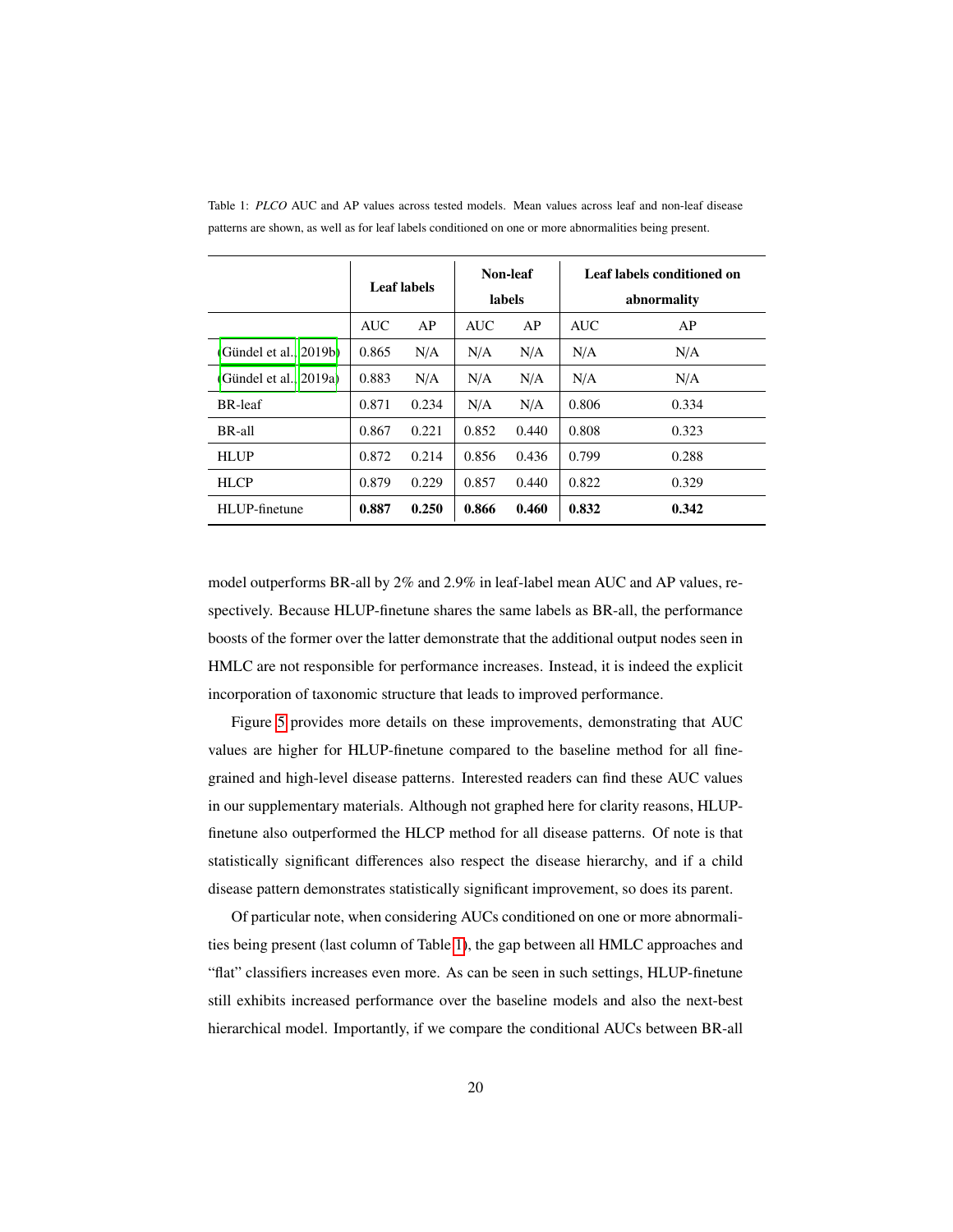<span id="page-20-0"></span>

Figure 5: Comparison of AUC scores for all fine-grained and high-level (non-leaf) disease patterns for the BR-all and HLUP-finetune models. The dashed line separates the fine-grained from the high-level (non-leaf) disease patterns. Boldface labels and larger graph markers denote disease patterns exhibiting statistically significant improvement ( $p < 0.05$ ) using the StAR software implementation [\(Vergara et al., 2008\)](#page-31-7) of the non-parametric test of [\(DeLong et al., 1988\)](#page-26-7).

and HLUP-finetune, we see a 2.4% increase. This indicates that HMLC is particularly effective at differentiating the exact combination of abnormalities present within an image. This may reduce the amount of spurious and distracting predictions upon deployment, but more investigation is required to quantify this.

We also note that HLUP-finetune managed to outperform (Gündel et al., 2019a)'s AUC numbers, despite the latter incorporating almost twice the amount of data and also including additional localization and segmentation tasks. However, we again note that (Gündel et al., 2019a) used a different data split and only 12 fine-grained labels, so such comparisons can only be taken so far.

Experiments on PadChest further support these results, with trends mirroring that of the PLCO experiments. As can be seen in Table [2,](#page-21-0) HLUP-finetune outperforms both the BR baselines and HMLC alternatives. Moreover, just like the PLCO experiments, when evaluating AUC and AP conditioned on one or more abnormalities being present, the performance gaps between HLUP-finetune and alternatives further increase. The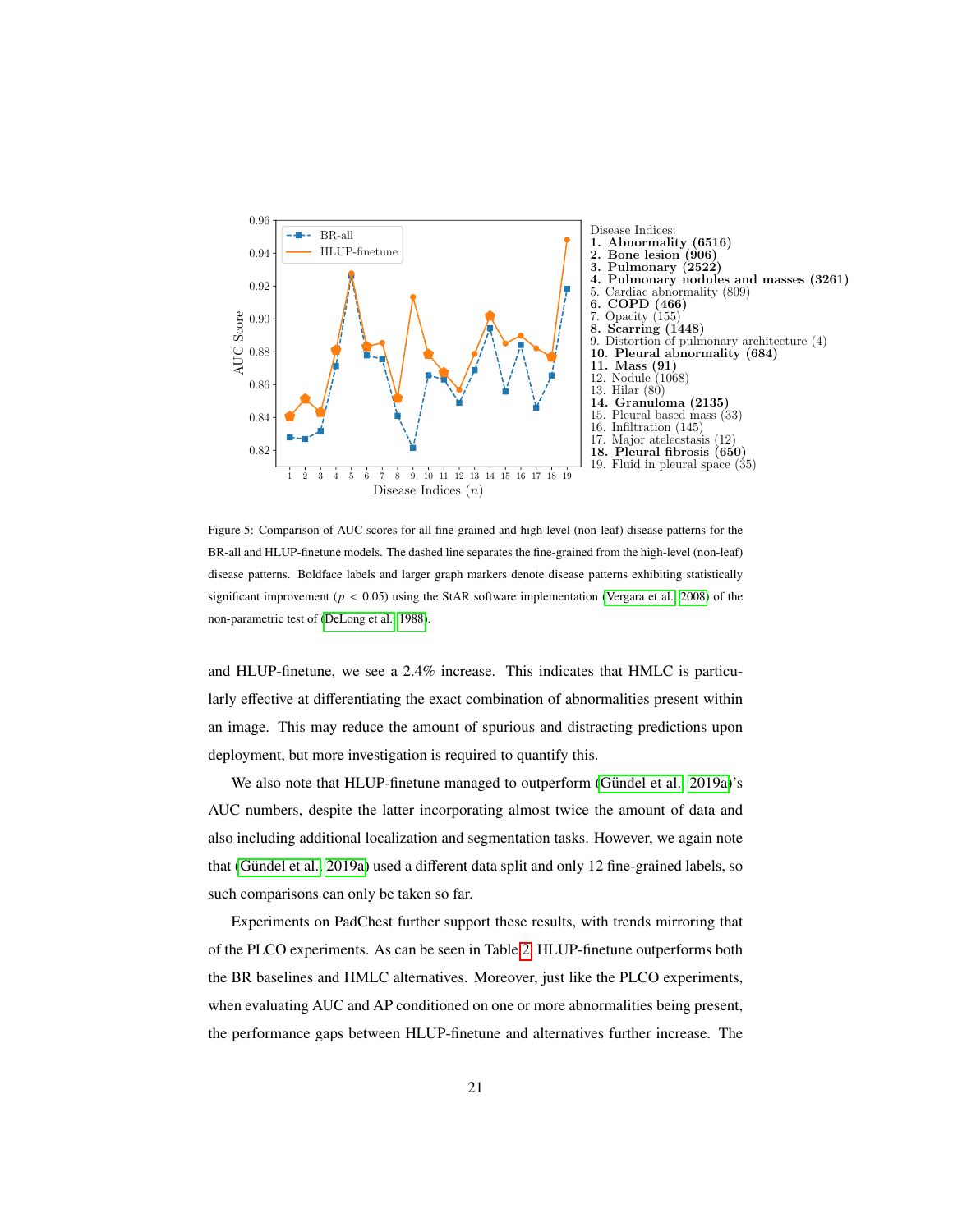|                | <b>Leaf labels</b> |       | Non-leaf<br>labels |       | Leaf labels conditioned on<br>abnormality |       |
|----------------|--------------------|-------|--------------------|-------|-------------------------------------------|-------|
|                | <b>AUC</b>         | AP    | <b>AUC</b>         | AP    | <b>AUC</b>                                | AP    |
| <b>BR-leaf</b> | 0.825              | 0.104 | N/A                | N/A   | 0.743                                     | 0.212 |
| BR-all         | 0.825              | 0.110 | 0.820              | 0.221 | 0.739                                     | 0.204 |
| <b>HLUP</b>    | 0.831              | 0.114 | 0.828              | 0.220 | 0.752                                     | 0.211 |
| <b>HLCP</b>    | 0.831              | 0.135 | 0.833              | 0.240 | 0.765                                     | 0.244 |
| HLUP-finetune  | 0.837              | 0.145 | 0.840              | 0.253 | 0.778                                     | 0.261 |

<span id="page-21-0"></span>Table 2: *PadChest* AUC and AP values across tested models. Mean values across leaf and non-leaf disease patterns are shown, as well as for leaf labels conditioned on one or more abnormalities being present.

relative performance improvements demonstrate that our HMLC approach generalizes well to a different CXR dataset outside of PLCO, even though PadChest uses a different taxonomy and was collected with very different patient populations at a much later date.

The PLCO and PadChest performance boosts are in line with prior work that reported improved classification performance when exploiting taxonomy, *e.g.*, for text classification [\(McCallum et al., 1998;](#page-29-4) [Dumais and Chen, 2000\)](#page-27-7), but here we use HMLC in a more modern deep-learning setting and for an imaging-based CAD application. In particular, given that taxonomy and ontology are crucial within medicine, the use of hierarchy is natural. Because the algorithmic approach we take remains very simple, our HMLC approach may be an effective method for many other medical classification tasks outside of CXRs.

The discussion of the performance boosts garnered by HMLC are very important, but it should also be noted that HMLC provides inherent benefits outside of raw classification performance. By ensuring that clinical taxonomy is respected, *i.e.*, a parent label's pseudo-probability will always be greater than or equal to any of its children's, HMLC provides a more interpretable and understandable set of predictions that better match the top-down structure of medical ontology.

In addition to exploring the benefits of the conceptual approach of HMLC to CXR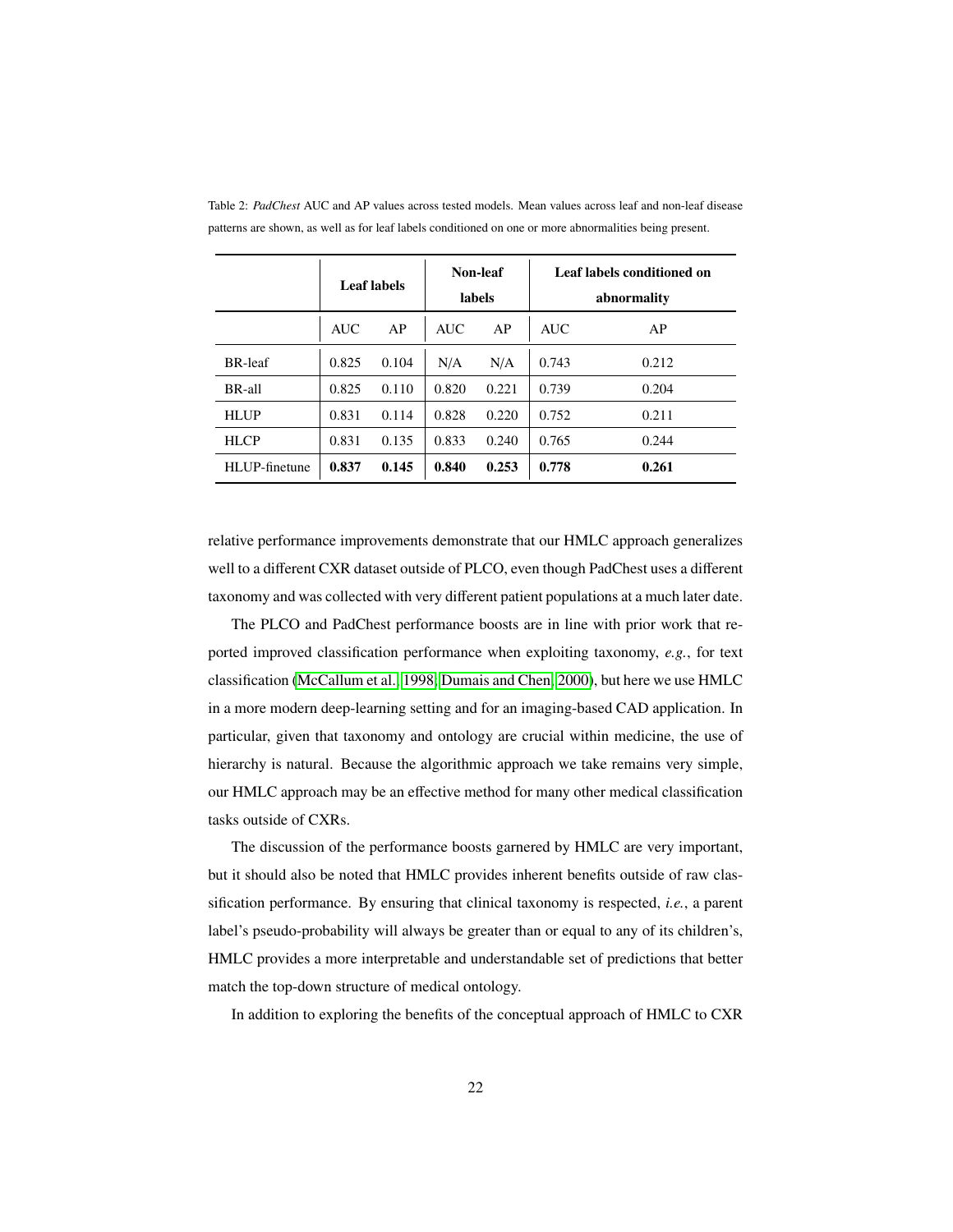| <b>HLUP</b><br>(naive) | <b>HLUP</b><br>(rescale) | <b>HLUP</b><br>(ours) | HLUP-<br>finetune<br>(naive) | HI UP-<br>finetune<br>(rescale) | HLUP-<br>finetune<br>(ours) |
|------------------------|--------------------------|-----------------------|------------------------------|---------------------------------|-----------------------------|
| 0.864                  | 0.853                    | 0.872                 | 0.886                        | 0.867                           | 0.887                       |

<span id="page-22-1"></span>Table 3: Comparison of AUCs produced using different HLUP CE loss implementations for PLCO.

classification, our work also demonstrates that a two-stage HLUP finetuning approach can provide performance boosts over the more common one-stage HLCP training seen in many prior deep-learning works [\(Redmon and Farhadi, 2017;](#page-30-2) [Roy et al., 2020;](#page-30-3) [Yan](#page-31-5) [et al., 2015\)](#page-31-5). As such, our two-stage approach may also prove useful to hierarchical classifiers seen in other domains, such as computer vision or text classification.

### *4.1.2. Numerically Stable HLUP*

Table [3](#page-22-1) demonstrates that our numerically stable HLUP CE loss results in much better AUCs compared to the competitor rescaling approach [\(Li et al., 2018\)](#page-29-3) and to naive HLUP training when starting from ImageNet weights. However, there were no performance improvements when compared to the naive approach when finetuning from the HLCP weights. We hypothesize that the predictions for the HLCP are already at a sufficient quality that the numerical instabilities of the naive HLUP CE loss are not severe enough to impair performance. Nonetheless, given the improvements when training from ImageNet weights, these results indicate that our HLCP CE loss does indeed provide tangible improvements in convergence stability. We expect these improvements to be greater given taxonomies of greater depth, and our formulation should also prove valuable to multi-instance setups which must optimize CE loss over the product of large numbers of probabilities, *e.g.*, the 256 multiplicands seen in [\(Li et al., 2018\)](#page-29-3).

#### <span id="page-22-0"></span>*4.2. Incomplete Labels*

Figure [6](#page-23-0) shows the results of our incompletely labelled experiments. As can be seen when all labels are present, *i.e.*,  $\beta = 0$ , the results mirror that of Section [4.1,](#page-18-1) with HLUP-finetune outperforming the baseline models and the BR-all providing no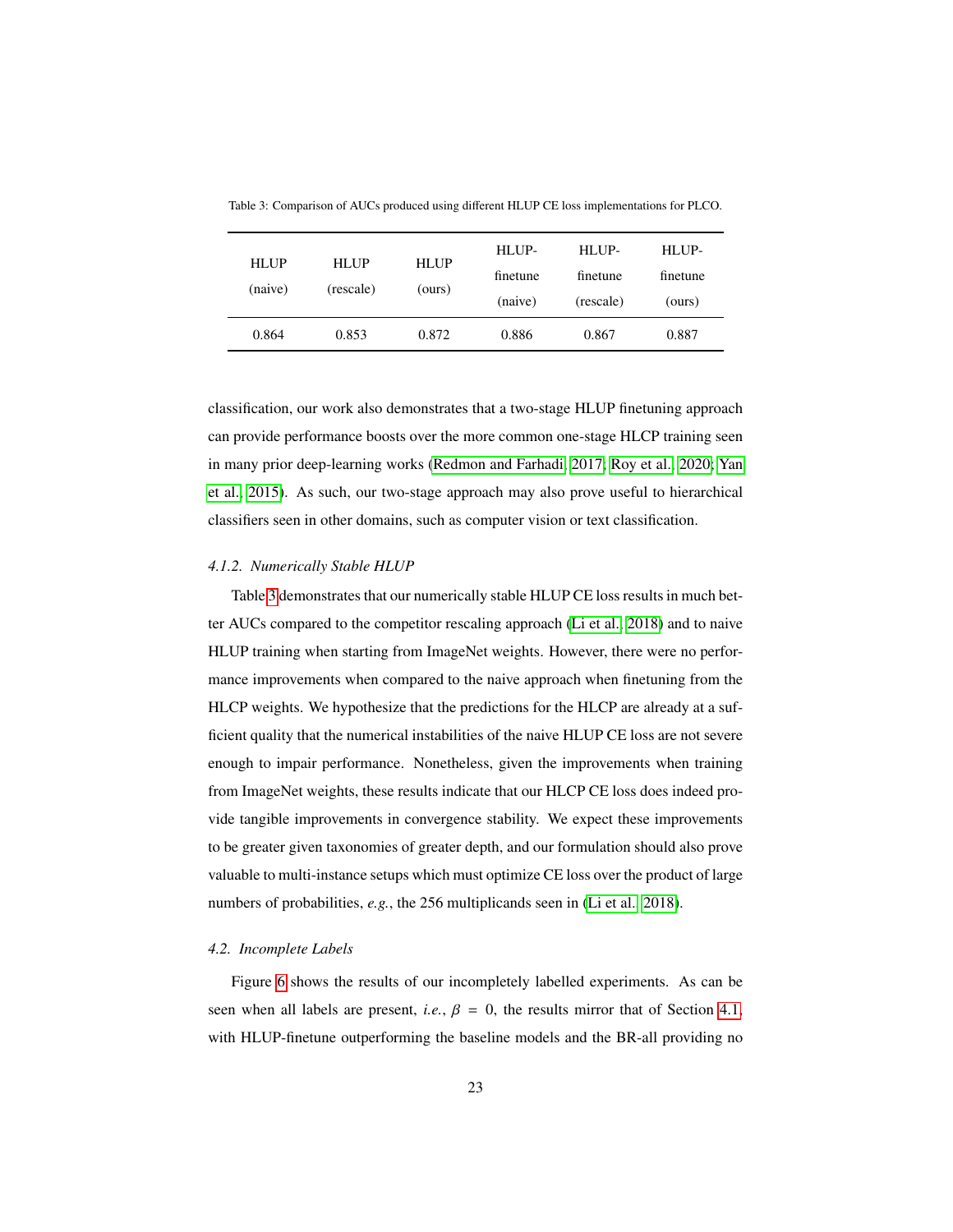<span id="page-23-0"></span>

Figure 6: Mean AUC scores under different levels of label incompleteness with confidence intervals representing the 2.5th and 97.5th percentiles of 5000 resampling with replacement bootstrap rounds [\(Dekking](#page-26-8) [et al., 2005\)](#page-26-8).

improvements over BR-leaf. As the incompleteness severity increases, BR-leaf's performance drastically drops, while BR-all and HLUP-finetune are much better able to manage label incompleteness. At the highest  $\beta$  level, the performance gap between HLUP-finetune and BR-leaf almost reaches 7%. Per-abnormality AUC values can be found in our supplementary materials.

Our results demonstrate that incorporating hierarchy can be an effective means to manage incomplete labels. Specifically, while HLUP-finetune's performance does indeed drop as the incompleteness severity increases, it does so at a drastically reduced rate compared to the standard BR-leaf classifier. Interestingly, BR-all, which trains all outputs but without incorporating a taxonomy, also manages to retain an equally graceful performance drop. However, HLUP-finetune's roughly 2% AUC performance advantage over BR-all indicates that properly incorporating the taxonomic hierarchy is necessary to boost classification performance. We suspect the anomaly at  $\beta = 0.6$ is due to variability caused by the randomness of the training procedure and we reran our experiments at this  $\beta$  value which confirmed this. Ideally, running multiple training runs at each  $\beta$  value would allow us to produce confidence bars that take into account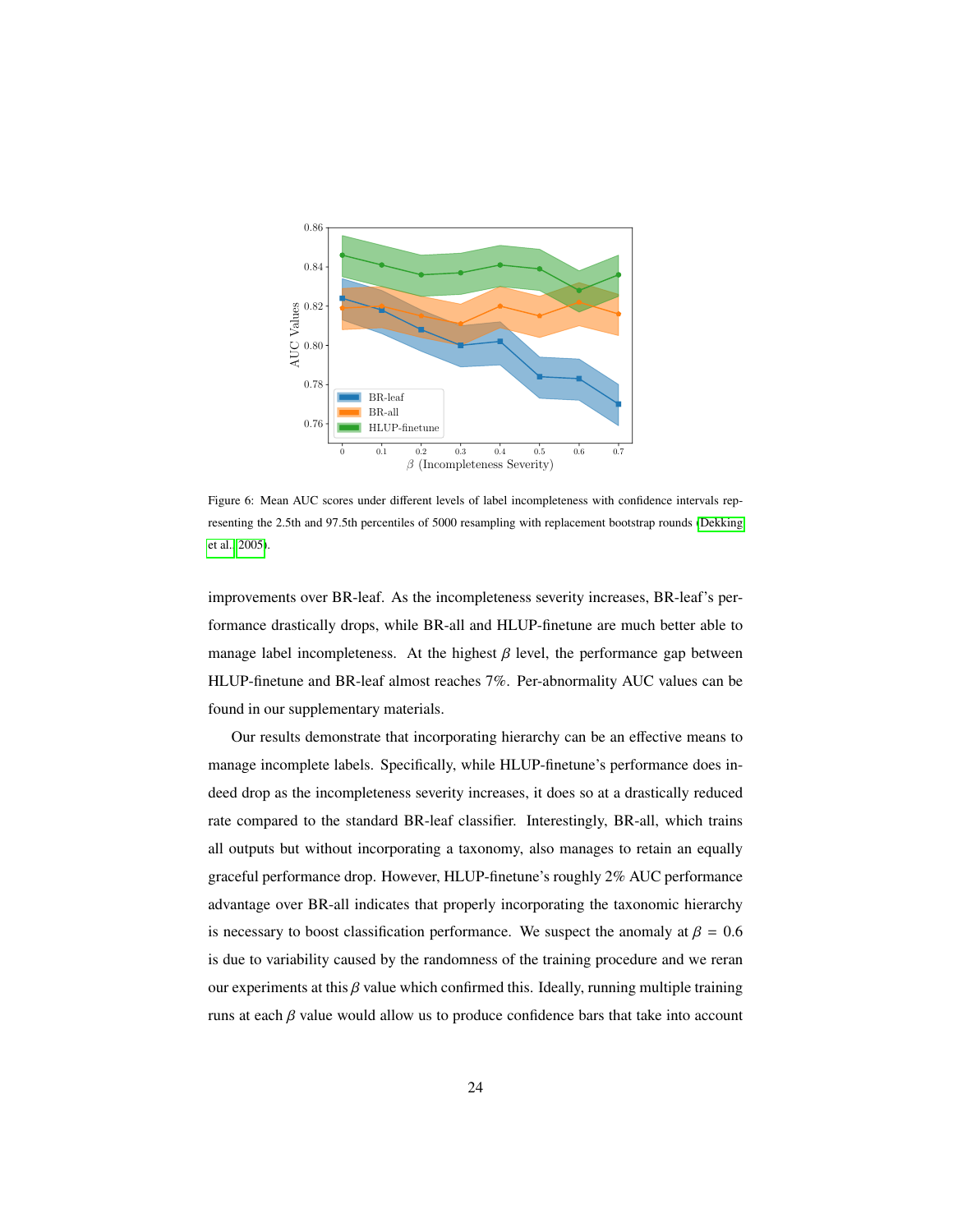effects from random weight initialization and sampling, but time and computational resources did not allow us to perform this extremely demanding set of experiments. Finally, HLUP-finetune has the added important benefit of producing predictions that respect the taxonomy, which is something that BR-all does not do. Thus, these results indicate that when possible, incorporating a HMLC approach can be an effective means to manage incompletely labelled data. As the prevalence of text-mined PACS medical imaging data increases, we expect the need for approaches to gracefully handle missing labels to increase, and our HMLC approach may provide a useful cornerstore of future work in this direction.

## 5. Conclusions

We have presented a two-stage approach for deep HMLC of CXRs that combines conditional training with an unconditional probability fine-tuning step. To effect the latter, we introduce a new and numerically stable formulation for HLUP CE loss, which we expect would also prove valuable in other training scenarios involving the multiplication of probability predictions, *e.g.*, multi-instance learning. Through comprehensive evaluations, we report the highest mean AUC on the PLCO dataset yet, outperforming hierarchical and non-hierarchical alternatives. Supporting experiments on the PadChest dataset confirm these results. We also show performance improvements conditioned on one or more abnormalities being present, *i.e.*, predicting the specific combination of disease patterns, which is crucial for CXR interpretation. Experiments with incompletely labelled data also demonstrate that our two-stage HMLC approach is an effective means to handle missing labels within training data.

There are several interesting avenues of future work. For instance, while the straightforward HMLC approach we take enjoys the virtue of being easy to implement and tune, it is possible that more sophisticated approaches, *e.g.*, using hierarchical features or dedicated classifiers, may garner even further improvements. Prior work using classic, non deep-learning approaches, explored these options [McCallum et al.](#page-29-4) [\(1998\)](#page-29-4); [Cesa-bianchi et al.](#page-26-3) [\(2005\)](#page-26-3); [Dumais and Chen](#page-27-7) [\(2000\)](#page-27-7); [Cai](#page-26-4) [\(2007\)](#page-26-4); [Vens et al.](#page-31-4) [\(2008\)](#page-31-4), and their insights should be applied today. Another important topic of future work should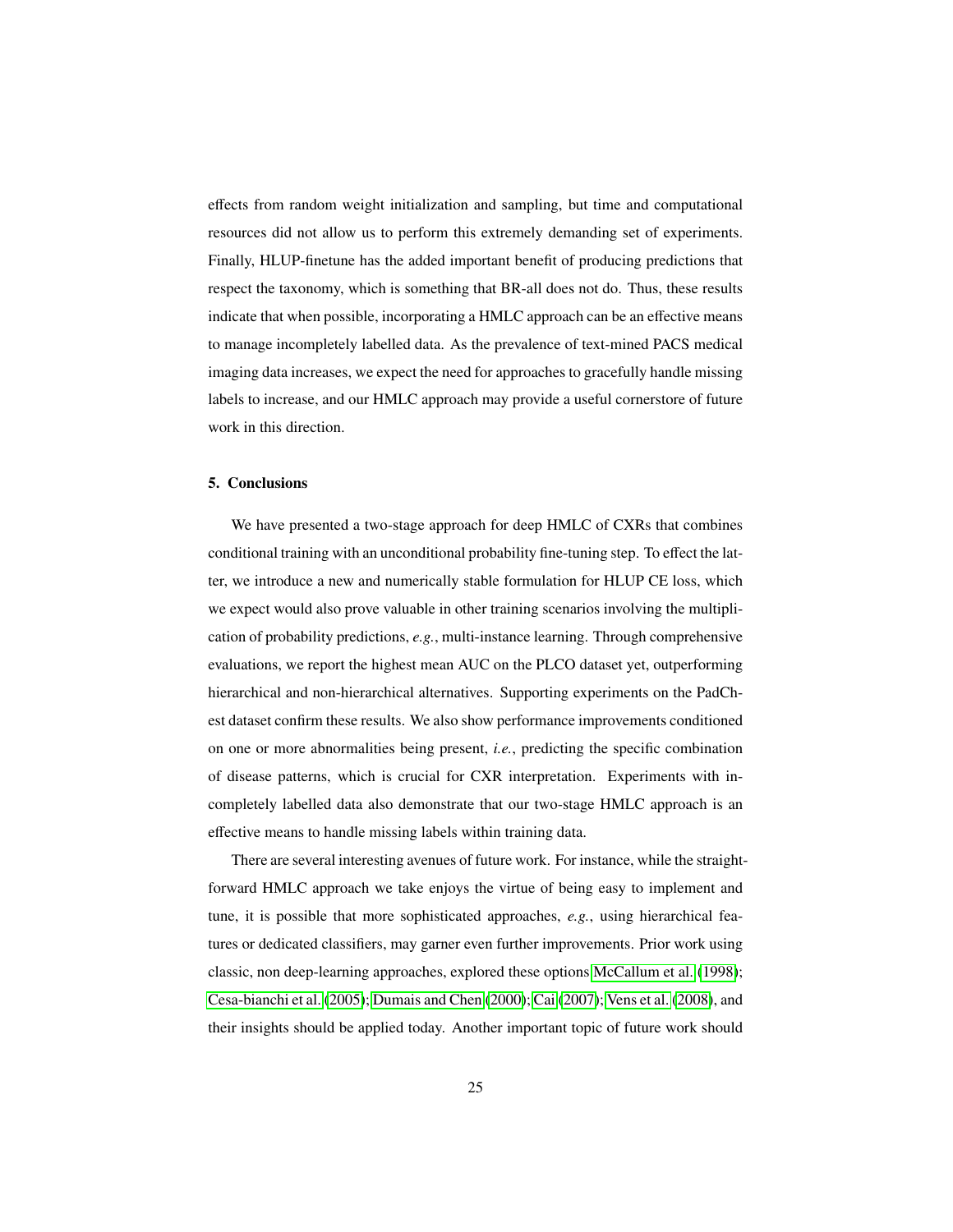be on incorporating uncertainty within HMLC. This would allow a model, when appropriate, to predict high confidence for non-leaf label predictions but lower confidence for leaf label predictions, enhancing its usefulness in deployment scenarios. Future work should also consider applications outside of CXRs both within and without medical imaging, *e.g.*, genomics or proteomics. Finally, one issue for further investigation is to better understand the implications of the annotation noise described by (Gündel [et al., 2019a\)](#page-27-0), both for training and for evaluation. Relevant to this work, assessing label noise at higher levels of hierarchy should be an important focus going forward.

## Acknowledgements

We thank the National Cancer Institute (NCI) for access to NCI's data collected by the PLCO Cancer Screening Trial. The statements contained herein are solely ours and do not represent or imply concurrence or endorsement by NCI. We also thank Chaochao Yan for help on pre-processing the PLCO images and labels. Finally, we thank anonymous reviewers for their constructive comments and criticisms.

## References

- <span id="page-25-1"></span>Bi, W., Kwok, J.T., 2015. Bayes-optimal hierarchical multilabel classification. IEEE Transactions on Knowledge and Data Engineering 27, 2907–2918. doi:[10.1109/](http://dx.doi.org/10.1109/TKDE.2015.2441707) [TKDE.2015.2441707](http://dx.doi.org/10.1109/TKDE.2015.2441707).
- <span id="page-25-3"></span>Bucak, S.S., Jin, R., Jain, A.K., 2011. Multi-label learning with incomplete class assignments, in: CVPR 2011, IEEE, Colorado Springs, CO, USA. pp. 2801–2808. doi:[10.1109/CVPR.2011.5995734](http://dx.doi.org/10.1109/CVPR.2011.5995734).
- <span id="page-25-0"></span>Bustos, A., Pertusa, A., Salinas, J.M., de la Iglesia-Vayá, M., 2019. Padchest: A large chest x-ray image dataset with multi-label annotated reports. ArXiv abs/1901.07441.
- <span id="page-25-2"></span>Cai, J., Lu, L., Harrison, A.P., Shi, X., Chen, P., Yang, L., 2018. Iterative attention mining for weakly supervised thoracic disease pattern localization in chest x-rays, in: Frangi, A.F., Schnabel, J.A., Davatzikos, C., Alberola-López, C., Fichtinger, G.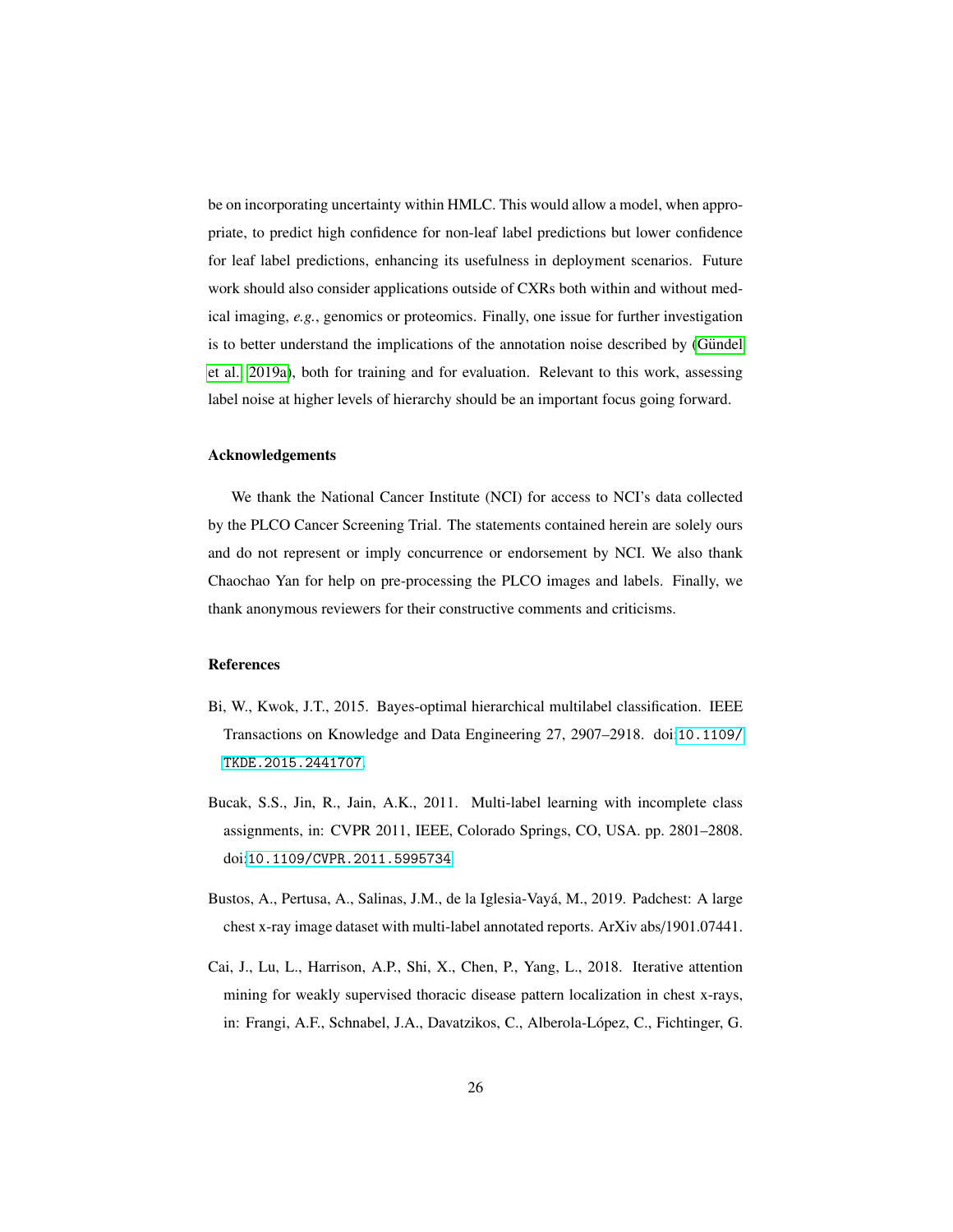(Eds.), Medical Image Computing and Computer Assisted Intervention – MICCAI 2018, Springer International Publishing, Cham. pp. 589–598.

<span id="page-26-4"></span>Cai, L., 2007. Exploiting Known Taxonomies in Learning Overlapping Concepts , 6.

- <span id="page-26-3"></span>Cesa-bianchi, N., Gentile, C., Tironi, A., Zaniboni, L., 2005. Incremental algorithms for hierarchical classification , 233–240.
- <span id="page-26-5"></span>Chen, H., Miao, S., Xu, D., Hager, G.D., Harrison, A.P., 2019. Deep hierarchical multilabel classification of chest x-ray images, in: Cardoso, M.J., Feragen, A., Glocker, B., Konukoglu, E., Oguz, I., Unal, G., Vercauteren, T. (Eds.), Proceedings of The 2nd International Conference on Medical Imaging with Deep Learning, PMLR, London, United Kingdom. pp. 109–120.
- <span id="page-26-8"></span>Dekking, F., Kraaikamp, C., Lopuhaä, H., Meester, L., 2005. A modern introduction to probability and statistics. Understanding why and how. Springer-Verlag London.
- <span id="page-26-7"></span>DeLong, E.R., DeLong, D.M., Clarke-Pearson, D.L., 1988. Comparing the areas under two or more correlated receiver operating characteristic curves: A nonparametric approach. Biometrics 44, 837–845.
- <span id="page-26-2"></span>Dembczyński, K., Waegeman, W., Cheng, W., Hüllermeier, E., 2012. On label dependence and loss minimization in multi-label classification. Mach. Learn. 88, 5–45. doi:[10.1007/s10994-012-5285-8](http://dx.doi.org/10.1007/s10994-012-5285-8).
- <span id="page-26-0"></span>Demner-Fushman, D., Shooshan, S.E., Rodriguez, L., Antani, S., Thoma, G.R., 2015. Annotation of chest radiology reports for indexing and retrieval, in: Müller, H., Jimenez del Toro, O.A., Hanbury, A., Langs, G., Foncubierta Rodriguez, A. (Eds.), Multimodal Retrieval in the Medical Domain, Springer International Publishing, Cham. pp. 99–111.
- <span id="page-26-6"></span>Deng, J., Dong, W., Socher, R., Li, L.J., Li, K., Fei-Fei, L., 2009. ImageNet: A Large-Scale Hierarchical Image Database, in: CVPR09.
- <span id="page-26-1"></span>Dimitrovski, I., Kocev, D., Loskovska, S., Deroski, S., 2011. Hierarchical annotation of medical images. Pattern Recogn. 44, 2436–2449. doi:[10.1016/j.patcog.2011.](http://dx.doi.org/10.1016/j.patcog.2011.03.026) [03.026](http://dx.doi.org/10.1016/j.patcog.2011.03.026).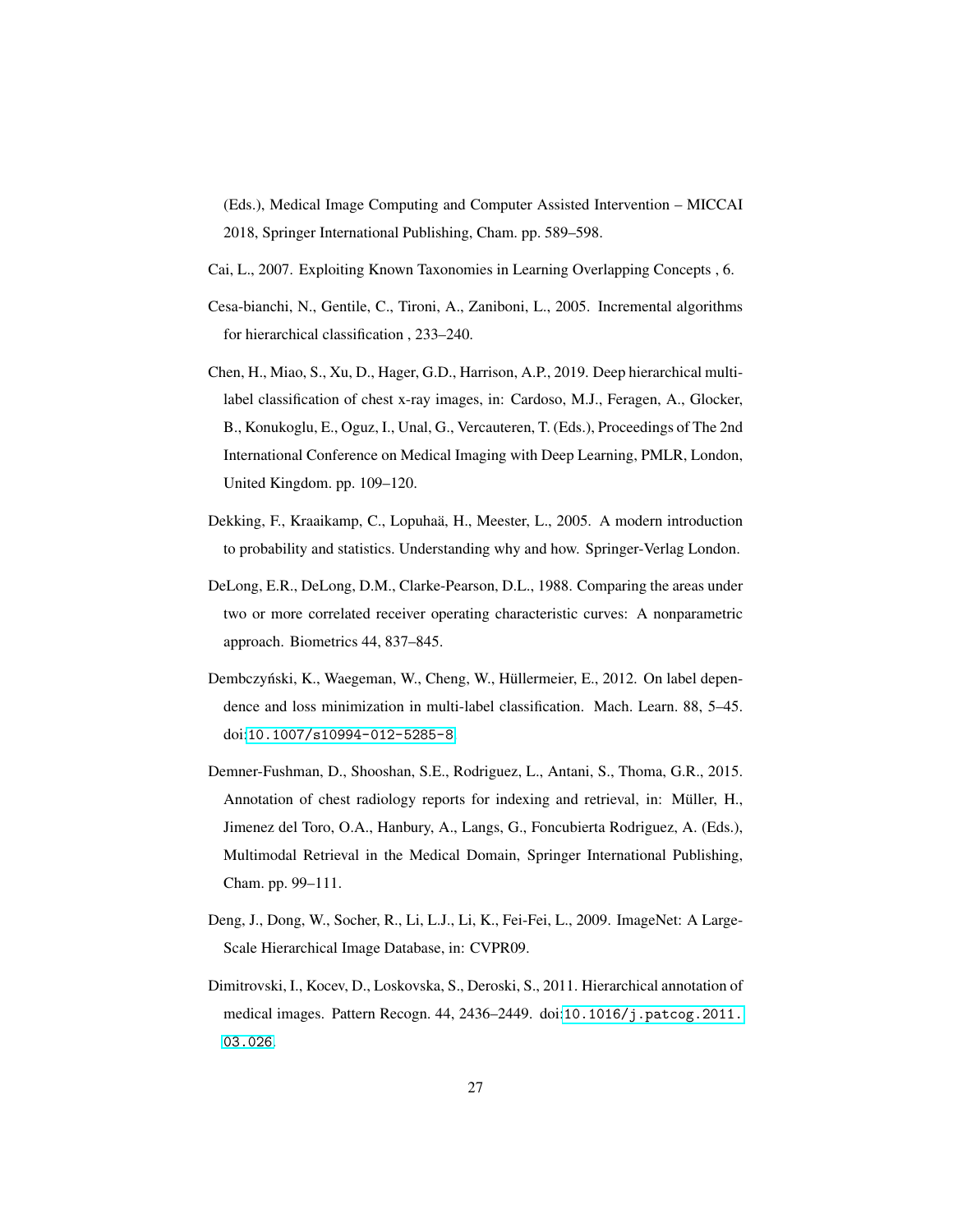- <span id="page-27-7"></span>Dumais, S., Chen, H., 2000. Hierarchical classification of Web content, in: Proceedings of the 23rd annual international ACM SIGIR conference on Research and development in information retrieval - SIGIR '00, ACM Press, Athens, Greece. pp. 256–263. doi:[10.1145/345508.345593](http://dx.doi.org/10.1145/345508.345593).
- <span id="page-27-5"></span>Elkan, C., Noto, K., 2008. Learning classifiers from only positive and unlabeled data, in: Proceeding of the 14th ACM SIGKDD international conference on Knowledge discovery and data mining - KDD 08, ACM Press, Las Vegas, Nevada, USA. p. 213. doi:[10.1145/1401890.1401920](http://dx.doi.org/10.1145/1401890.1401920).
- <span id="page-27-2"></span>Erdi, C., Ecem, S., Ernst, T.S., Keelin, M., Bram, v.G., 2019. Handling label noise through model confidence and uncertainty: application to chest radiograph classification. doi:[10.1117/12.2514290](http://dx.doi.org/10.1117/12.2514290).
- <span id="page-27-1"></span>Folio, L., 2012. Chest imaging: An algorithmic approach to learning. Springer.
- <span id="page-27-3"></span>Gohagan, J.K., Prorok, P.C., Hayes, R.B., Kramer, B.S., 2000. The prostate, lung, colorectal and ovarian (plco) cancer screening trial of the national cancer institute: History, organization, and status. Controlled Clinical Trials 21, 251S – 272S. doi:[https://doi.org/10.1016/S0197-2456\(00\)00097-0](http://dx.doi.org/https://doi.org/10.1016/S0197-2456(00)00097-0).
- <span id="page-27-4"></span>Guan, Q., Huang, Y., Zhong, Z., Zheng, Z., Zheng, L., Yang, Y., 2018. Diagnose like a Radiologist: Attention Guided Convolutional Neural Network for Thorax Disease Classification. arXiv:1801.09927 [cs] ArXiv: 1801.09927.
- <span id="page-27-0"></span>Gündel, S., Ghesu, F.C., Grbic, S., Gibson, E., Georgescu, B., Maier, A., Comaniciu, D., 2019a. Multi-task Learning for Chest X-ray Abnormality Classification on Noisy Labels. arXiv:1905.06362 [cs] ArXiv: 1905.06362.
- <span id="page-27-6"></span>Gündel, S., Grbic, S., Georgescu, B., Liu, S., Maier, A., Comaniciu, D., 2019b. Learning to recognize abnormalities in chest x-rays with location-aware dense networks, in: Vera-Rodriguez, R., Fierrez, J., Morales, A. (Eds.), Progress in Pattern Recognition, Image Analysis, Computer Vision, and Applications, Springer International Publishing, Cham. pp. 757–765.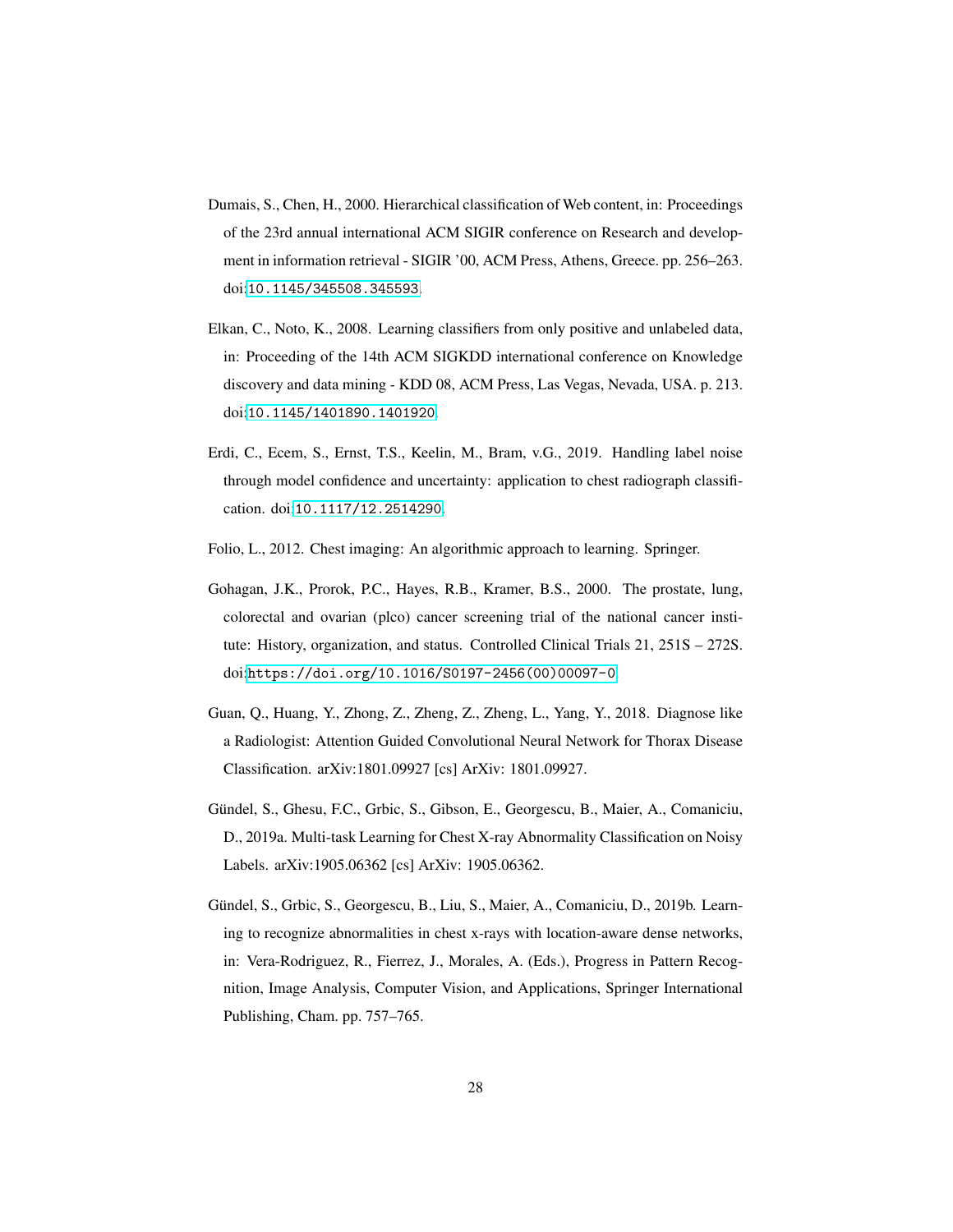- <span id="page-28-6"></span>Guo, Y., Liu, Y., Bakker, E.M., Guo, Y., Lew, M.S., 2018. CNN-RNN: a large-scale hierarchical image classification framework. Multimedia Tools and Applications 77, 10251–10271. doi:[10.1007/s11042-017-5443-x](http://dx.doi.org/10.1007/s11042-017-5443-x).
- <span id="page-28-3"></span>Harvey, H., Glocker, B., 2019. A standardised approach for preparing imaging data for machine learning tasks in radiology, in: Artificial Intelligence in Medical Imaging. Springer, pp. 61–72.
- <span id="page-28-7"></span>Huang, G., Liu, Z., v. d. Maaten, L., Weinberger, K.Q., 2017. Densely connected convolutional networks, in: 2017 IEEE Conference on Computer Vision and Pattern Recognition (CVPR), pp. 2261–2269. doi:[10.1109/CVPR.2017.243](http://dx.doi.org/10.1109/CVPR.2017.243).
- <span id="page-28-2"></span>Humphreys, B.L., Lindberg, D.A., 1993. The UMLS project: making the conceptual connection between users and the information they need. Bulletin of the Medical Library Association 81, 170–177.
- <span id="page-28-1"></span>Irvin, J., Rajpurkar, P., Ko, M., Yu, Y., Ciurea-Ilcus, S., Chute, C., Marklund, H., Haghgoo, B., Ball, R., Shpanskaya, K., Seekins, J., Mong, D., Halabi, S., Sandberg, J., Jones, R., Larson, D., Langlotz, C., Patel, B., Lungren, M., Ng, A., 2019. Chexpert: A large chest radiograph dataset with uncertainty labels and expert comparison. Proceedings of the AAAI Conference on Artificial Intelligence 33, 590–597. doi:[10.1609/aaai.v33i01.3301590](http://dx.doi.org/10.1609/aaai.v33i01.3301590).
- <span id="page-28-5"></span>Islam, M.T., Aowal, M.A., Minhaz, A.T., Ashraf, K., 2017. Abnormality Detection and Localization in Chest X-Rays using Deep Convolutional Neural Networks. arXiv:1705.09850 [cs] ArXiv: 1705.09850.
- <span id="page-28-0"></span>Jaeger, S., Karargyris, A., Candemir, S., Siegelman, J., Folio, L., Antani, S., Thoma, G., 2013. Automatic screening for tuberculosis in chest radiographs: a survey. Quantitative Imaging in Medicine and Surgery 3, 89–99. doi:[10.3978/j.issn.](http://dx.doi.org/10.3978/j.issn.2223-4292.2013.04.03) [2223-4292.2013.04.03](http://dx.doi.org/10.3978/j.issn.2223-4292.2013.04.03).
- <span id="page-28-4"></span>Johnson, A.E.W., Pollard, T.J., Berkowitz, S.J., Greenbaum, N.R., Lungren, M.P., Deng, C.y., Mark, R.G., Horng, S., 2019. MIMIC-CXR, a de-identified publicly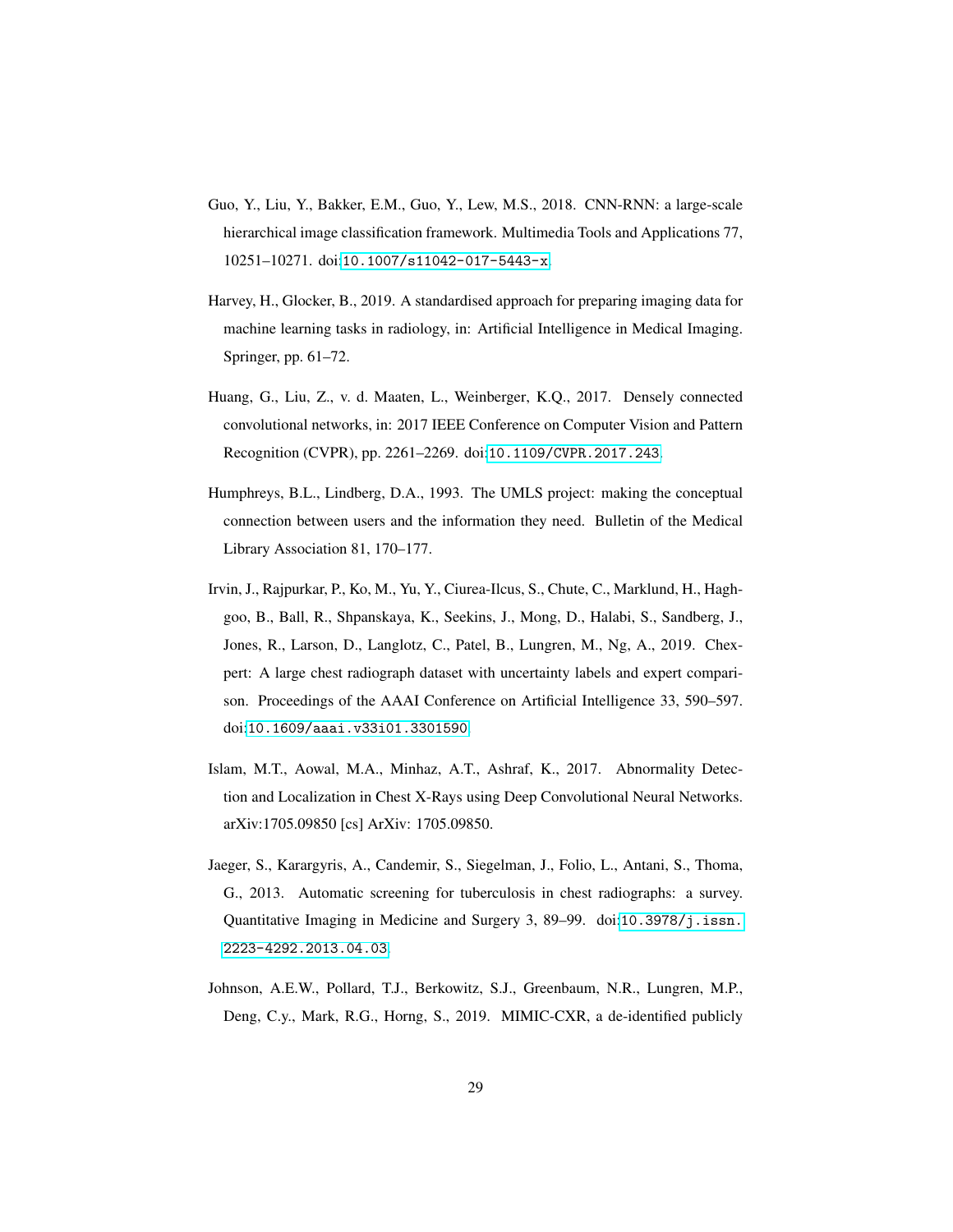available database of chest radiographs with free-text reports. Scientific Data 6, 1– 8. URL: <https://www.nature.com/articles/s41597-019-0322-0>, doi:[10.](http://dx.doi.org/10.1038/s41597-019-0322-0) [1038/s41597-019-0322-0](http://dx.doi.org/10.1038/s41597-019-0322-0).

- <span id="page-29-1"></span>Kohli, M.D., Summers, R.M., Geis, J.R., 2017. Medical image data and datasets in the era of machine learning: Whitepaper from the 2016 c-mimi meeting dataset session, in: Journal of Digital Imaging.
- <span id="page-29-6"></span>Kong, X., Wu, Z., Li, L.J., Zhang, R., Yu, P.S., Wu, H., Fan, W., 2014. Large-Scale Multi-Label Learning with Incomplete Label Assignments. SIAM. pp. 920–928. doi:[10.1137/1.9781611973440.105](http://dx.doi.org/10.1137/1.9781611973440.105).
- <span id="page-29-5"></span>Kowsari, K., Brown, D.E., Heidarysafa, M., Jafari Meimandi, K., Gerber, M.S., Barnes, L.E., 2017. Hdltex: Hierarchical deep learning for text classification, in: 2017 16th IEEE International Conference on Machine Learning and Applications (ICMLA), pp. 364–371. doi:[10.1109/ICMLA.2017.0-134](http://dx.doi.org/10.1109/ICMLA.2017.0-134).
- <span id="page-29-0"></span>Langlotz, C.P., 2006. Radlex: A new method for indexing online educational materials. RadioGraphics 26, 1595–1597. doi:[10.1148/rg.266065168](http://dx.doi.org/10.1148/rg.266065168). pMID: 17102038.
- <span id="page-29-3"></span>Li, Z., Wang, C., Han, M., Xue, Y., Wei, W., Li, L.J., Fei-Fei, L., 2018. Thoracic Disease Identification and Localization with Limited Supervision, in: 2018 IEEE/CVF Conference on Computer Vision and Pattern Recognition, IEEE, Salt Lake City, UT. pp. 8290–8299. doi:[10.1109/CVPR.2018.00865](http://dx.doi.org/10.1109/CVPR.2018.00865).
- <span id="page-29-7"></span>Liu, B., Dai, Y., Li, X., Lee, W.S., Yu, P.S., 2003. Building text classifiers using positive and unlabeled examples, in: Third IEEE International Conference on Data Mining, pp. 179–186. doi:[10.1109/ICDM.2003.1250918](http://dx.doi.org/10.1109/ICDM.2003.1250918).
- <span id="page-29-2"></span>Liu, H., Wang, L., Nan, Y., Jin, F., Wang, Q., Pu, J., 2019. Sdfn: Segmentationbased deep fusion network for thoracic disease classification in chest x-ray images. Computerized Medical Imaging and Graphics 75, 66 – 73. doi:[https://doi.org/](http://dx.doi.org/https://doi.org/10.1016/j.compmedimag.2019.05.005) [10.1016/j.compmedimag.2019.05.005](http://dx.doi.org/https://doi.org/10.1016/j.compmedimag.2019.05.005).
- <span id="page-29-4"></span>McCallum, A., Rosenfeld, R., Mitchell, T.M., Ng, A.Y., 1998. Improving Text Classification by Shrinkage in a Hierarchy of Classes, in: ICML.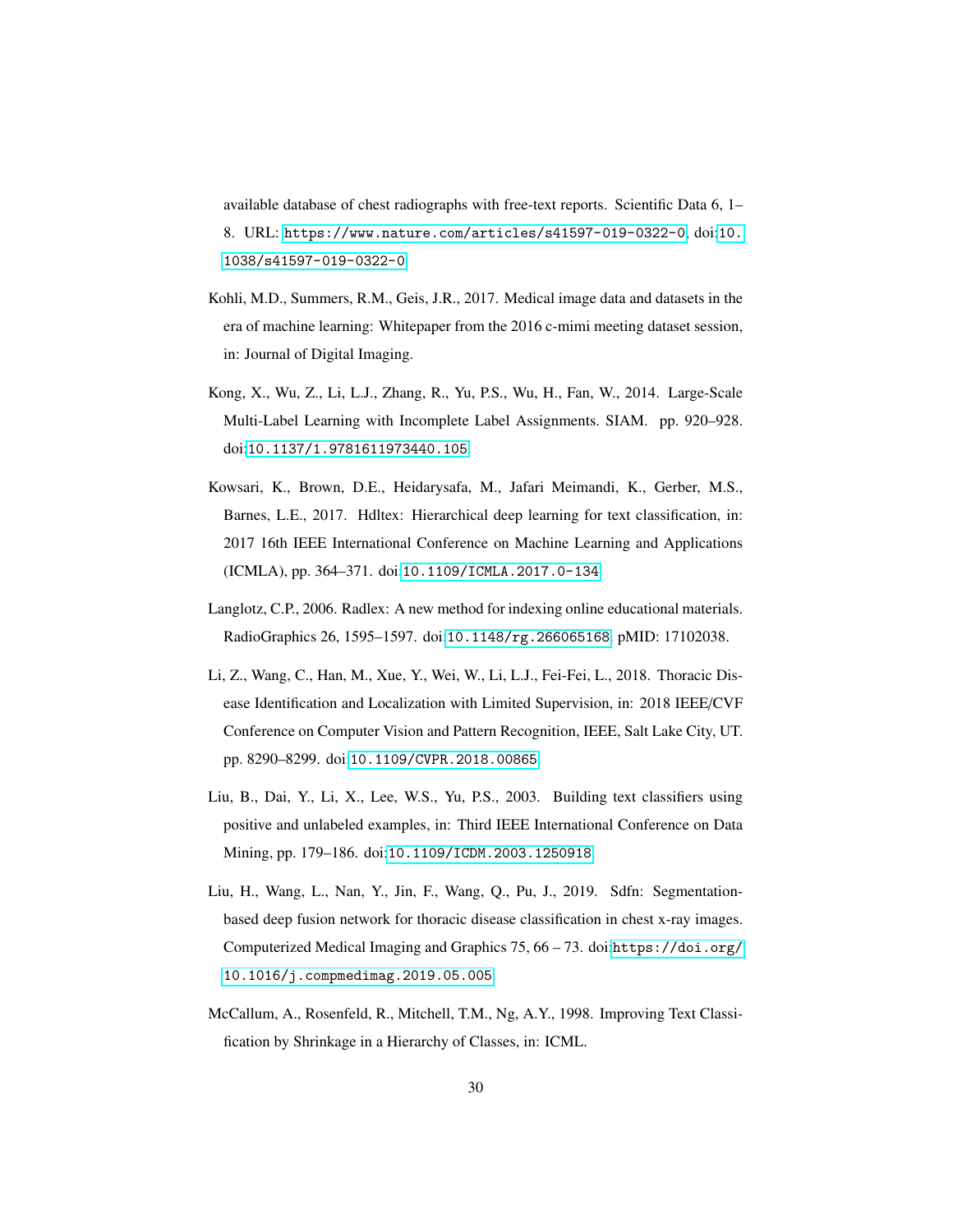- <span id="page-30-0"></span>Mettler, F.A., Bhargavan, M., Faulkner, K., Gilley, D.B., Gray, J.E., Ibbott, G.S., Lipoti, J.A., Mahesh, M., McCrohan, J.L., Stabin, M.G., Thomadsen, B.R., Yoshizumi, T.T., 2009. Radiologic and nuclear medicine studies in the united states and worldwide: Frequency, radiation dose, and comparison with other radiation sources—1950–2007. Radiology 253, 520–531. URL: [https://](https://doi.org/10.1148/radiol.2532082010) [doi.org/10.1148/radiol.2532082010](https://doi.org/10.1148/radiol.2532082010), doi:[10.1148/radiol.2532082010](http://dx.doi.org/10.1148/radiol.2532082010), [arXiv:https://doi.org/10.1148/radiol.2532082010](http://arxiv.org/abs/https://doi.org/10.1148/radiol.2532082010). pMID: 19789227.
- <span id="page-30-7"></span>Oakden-Rayner, L., 2019. Exploring large scale public medical image datasets. Academic radiology 27, 106–112.
- <span id="page-30-6"></span>Peng, Y., Wang, X., Lu, L., Bagheri, M., Summers, R., Lu, Z., 2018. NegBio: a high-performance tool for negation and uncertainty detection in radiology reports, in: AMIA 2018 Informatics Summit 2018.
- <span id="page-30-4"></span>Pourghassem, H., Ghassemian, H., 2008. Content-based medical image classification using a new hierarchical merging scheme. Computerized Medical Imaging and Graphics 32, 651 – 661.
- <span id="page-30-5"></span>Qi, Z., Yang, M.W., Zhang, Z., Zhang, Z., 2011. Mining partially annotated images, in: KDD, pp. 1199–1207. doi:[10.1145/2020408.2020592](http://dx.doi.org/10.1145/2020408.2020592).
- <span id="page-30-2"></span>Redmon, J., Farhadi, A., 2017. Yolo9000: Better, faster, stronger, in: 2017 IEEE Conference on Computer Vision and Pattern Recognition (CVPR), pp. 6517–6525. doi:[10.1109/CVPR.2017.690](http://dx.doi.org/10.1109/CVPR.2017.690).
- <span id="page-30-3"></span>Roy, D., Panda, P., Roy, K., 2020. Tree-CNN: A hierarchical deep convolutional neural network for incremental learning. Neural Networks 121, 148–160. URL: <https://doi.org/10.1016%2Fj.neunet.2019.09.010>, doi:[10.1016/](http://dx.doi.org/10.1016/j.neunet.2019.09.010) [j.neunet.2019.09.010](http://dx.doi.org/10.1016/j.neunet.2019.09.010).
- <span id="page-30-1"></span>Stearns, M.Q., Price, C., Spackman, K.A., Wang, A.Y., 2001. SNOMED clinical terms: overview of the development process and project status. Proceedings of the AMIA Symposium , 662–666.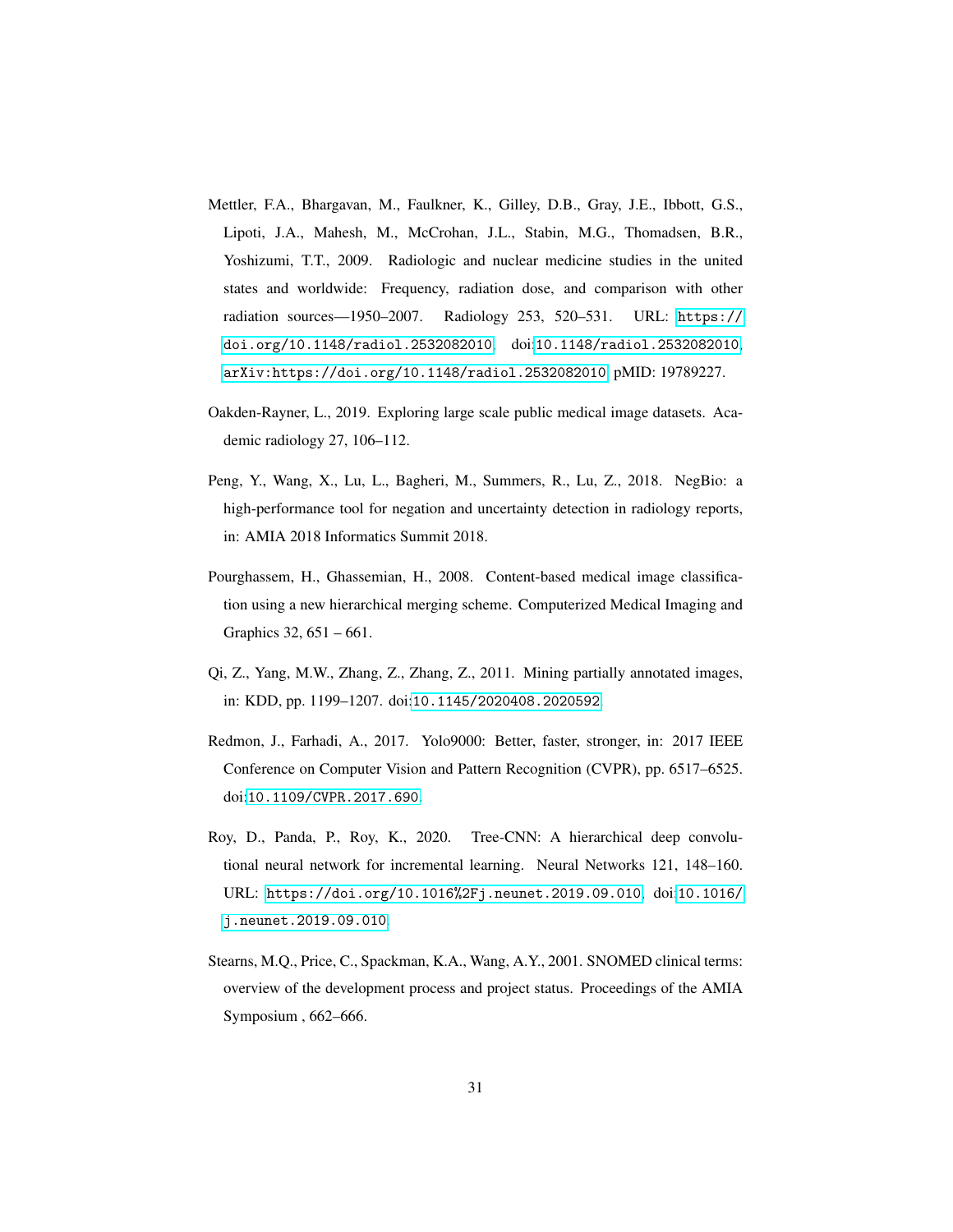- <span id="page-31-1"></span>Stevens, R., Aranguren, M.E., Wolstencroft, K., Sattler, U., Drummond, N., Horridge, M., Rector, A., 2007. Using OWL to model biological knowledge. International Journal of Human-Computer Studies 65, 583 – 594. doi:[https://doi.org/10.](http://dx.doi.org/https://doi.org/10.1016/j.ijhcs.2007.03.006) [1016/j.ijhcs.2007.03.006](http://dx.doi.org/https://doi.org/10.1016/j.ijhcs.2007.03.006).
- <span id="page-31-4"></span>Vens, C., Struyf, J., Schietgat, L., Džeroski, S., Blockeel, H., 2008. Decision trees for hierarchical multi-label classification. Machine Learning 73, 185. doi:[10.1007/](http://dx.doi.org/10.1007/s10994-008-5077-3) [s10994-008-5077-3](http://dx.doi.org/10.1007/s10994-008-5077-3).
- <span id="page-31-7"></span>Vergara, I.A., Norambuena, T., Ferrada, E., Slater, A.W., Melo, F., 2008. StAR: a simple tool for the statistical comparison of ROC curves. BMC bioinformatics 9, 265–265. doi:[10.1186/1471-2105-9-265](http://dx.doi.org/10.1186/1471-2105-9-265).
- <span id="page-31-2"></span>Wang, H., Xia, Y., 2018. ChestNet: A Deep Neural Network for Classification of Thoracic Diseases on Chest Radiography. arXiv:1807.03058 [cs] ArXiv: 1807.03058.
- <span id="page-31-0"></span>Wang, X., Peng, Y., Lu, L., Lu, Z., Bagheri, M., Summers, R.M., 2017. Chestxray8: Hospital-scale chest x-ray database and benchmarks on weakly-supervised classification and localization of common thorax diseases, in: 2017 IEEE Conference on Computer Vision and Pattern Recognition (CVPR), pp. 3462–3471. doi:[10.1109/CVPR.2017.369](http://dx.doi.org/10.1109/CVPR.2017.369).
- <span id="page-31-3"></span>Yan, C., Yao, J., Li, R., Xu, Z., Huang, J., 2018. Weakly Supervised Deep Learning for Thoracic Disease Classification and Localization on Chest X-rays, in: Proceedings of the 2018 ACM International Conference on Bioinformatics, Computational Biology, and Health Informatics, ACM, New York, NY, USA. pp. 103–110. doi:[10.1145/3233547.3233573](http://dx.doi.org/10.1145/3233547.3233573). event-place: Washington, DC, USA.
- <span id="page-31-5"></span>Yan, Z., Zhang, H., Piramuthu, R., Jagadeesh, V., DeCoste, D., Di, W., Yu, Y., 2015. Hd-cnn: Hierarchical deep convolutional neural networks for large scale visual recognition, in: 2015 IEEE International Conference on Computer Vision (ICCV), pp. 2740–2748. doi:[10.1109/ICCV.2015.314](http://dx.doi.org/10.1109/ICCV.2015.314).
- <span id="page-31-6"></span>Yang, S.J., Jiang, Y., Zhou, Z.H., 2013. Multi-Instance Multi-Label Learning with Weak Label , 7.